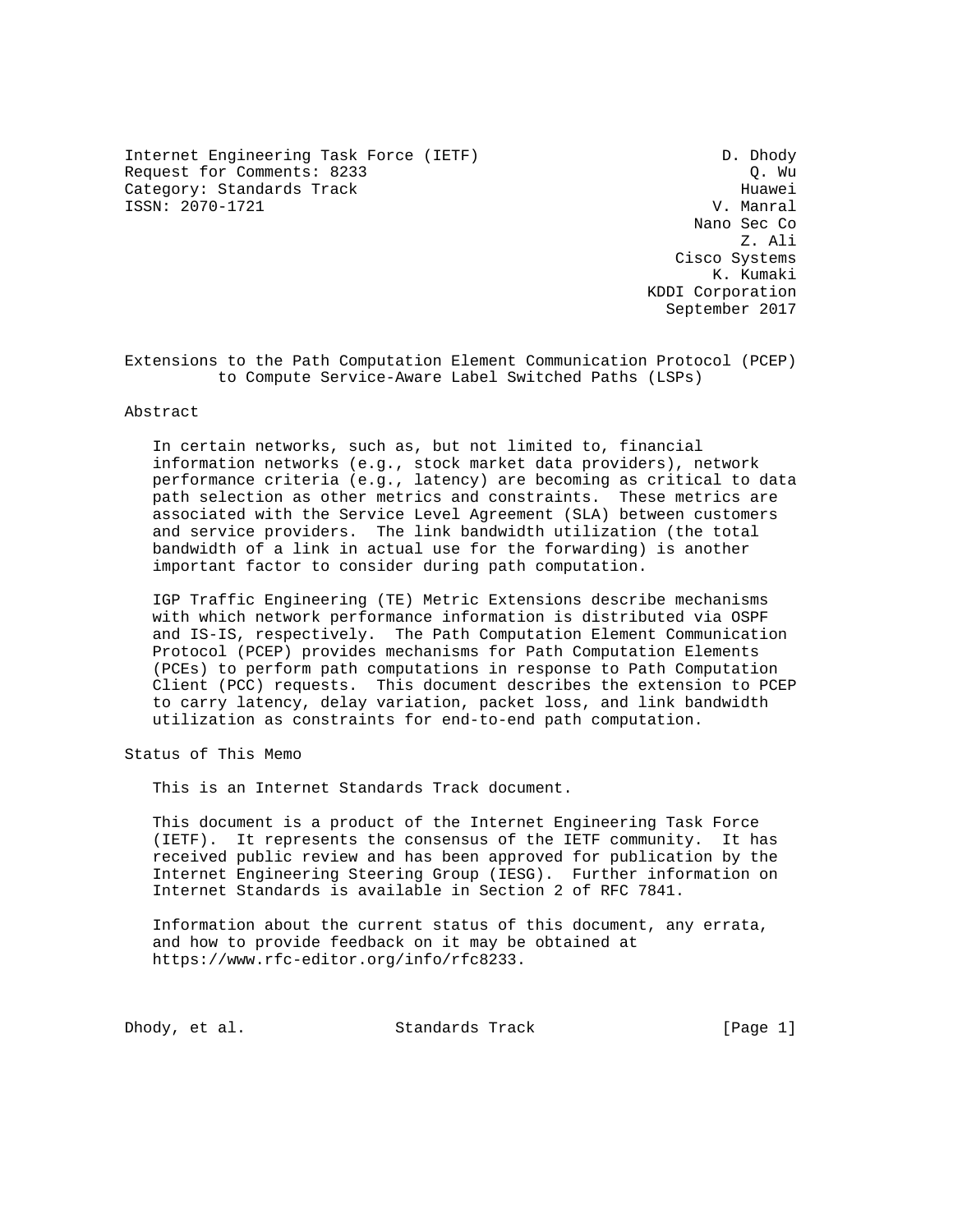# Copyright Notice

 Copyright (c) 2017 IETF Trust and the persons identified as the document authors. All rights reserved.

 This document is subject to BCP 78 and the IETF Trust's Legal Provisions Relating to IETF Documents

 (https://trustee.ietf.org/license-info) in effect on the date of publication of this document. Please review these documents carefully, as they describe your rights and restrictions with respect to this document. Code Components extracted from this document must include Simplified BSD License text as described in Section 4.e of the Trust Legal Provisions and are provided without warranty as described in the Simplified BSD License.

Table of Contents

|    | 3.1.1.1. Path Delay Metric Value 7                   |  |  |
|----|------------------------------------------------------|--|--|
|    | 3.1.2. Path Delay Variation Metric 7                 |  |  |
|    | 3.1.2.1. Path Delay Variation Metric Value 8         |  |  |
|    |                                                      |  |  |
|    |                                                      |  |  |
|    | 3.1.4. Non-Understanding / Non-Support of            |  |  |
|    | Service-Aware Path Computation 9                     |  |  |
|    |                                                      |  |  |
|    |                                                      |  |  |
|    | 3.1.6. Point-to-Multipoint (P2MP) 11                 |  |  |
|    | 3.1.6.1. P2MP Path Delay Metric 11                   |  |  |
|    | 3.1.6.2. P2MP Path Delay Variation Metric 12         |  |  |
|    | $3.1.6.3$ . P2MP Path Loss Metric 12                 |  |  |
|    |                                                      |  |  |
|    | 3.2.1. Link Bandwidth Utilization (LBU) 12           |  |  |
|    | 3.2.2. Link Reserved Bandwidth Utilization (LRBU) 13 |  |  |
|    | 3.2.3. Bandwidth Utilization (BU) Object 13          |  |  |
|    | $3.2.3.1$ . Elements of Procedure 14                 |  |  |
|    |                                                      |  |  |
|    | 4. Stateful PCE and PCE Initiated LSPs 16            |  |  |
| 5. |                                                      |  |  |
|    |                                                      |  |  |
|    |                                                      |  |  |
|    |                                                      |  |  |
|    |                                                      |  |  |

Dhody, et al. Standards Track [Page 2]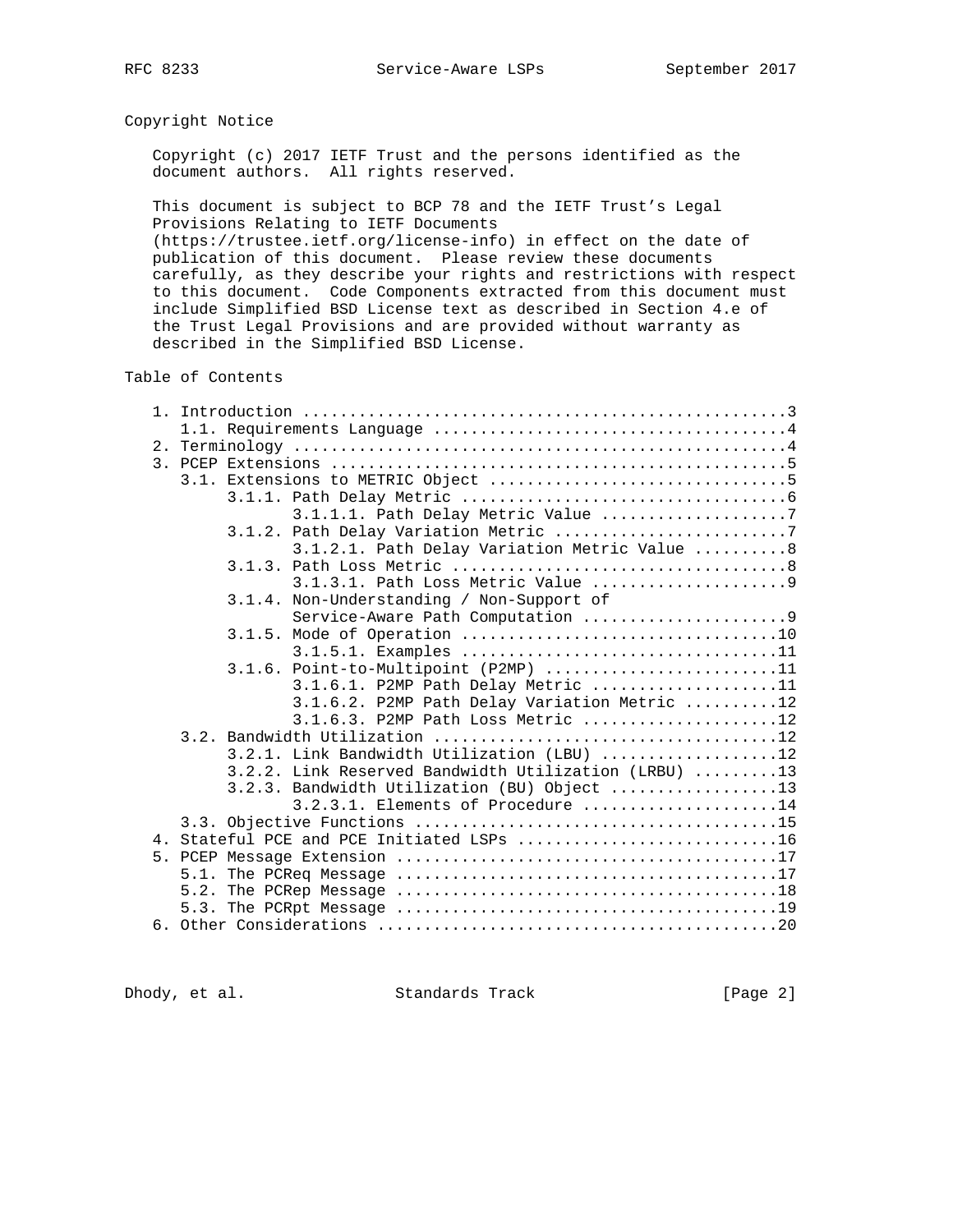|                | 6.1.2. Inter-Layer Path Computation 20    |
|----------------|-------------------------------------------|
|                |                                           |
| 7 <sub>1</sub> |                                           |
|                |                                           |
|                |                                           |
|                |                                           |
|                |                                           |
|                |                                           |
| 8 <sub>1</sub> |                                           |
| 9.             |                                           |
|                | 9.1. Control of Function and Policy 24    |
|                |                                           |
|                | 9.3. Liveness Detection and Monitoring 24 |
|                |                                           |
|                | 9.5. Requirements on Other Protocols 24   |
|                | 9.6. Impact on Network Operations 24      |
|                |                                           |
|                |                                           |
|                |                                           |
|                |                                           |
|                |                                           |
|                |                                           |
|                |                                           |

# 1. Introduction

 Real-time network performance information is becoming critical in the path computation in some networks. Mechanisms to measure latency, delay variation, and packet loss in an MPLS network are described in [RFC6374]. It is important that latency, delay variation, and packet loss are considered during the path selection process, even before the Label Switched Path (LSP) is set up.

 Link bandwidth utilization based on real-time traffic along the path is also becoming critical during path computation in some networks. Thus, it is important that the link bandwidth utilization is factored in during the path computation.

 The Traffic Engineering Database (TED) is populated with network performance information like link latency, delay variation, packet loss, as well as parameters related to bandwidth (residual bandwidth, available bandwidth, and utilized bandwidth) via TE Metric Extensions in OSPF [RFC7471] or IS-IS [RFC7810] or via a management system. [RFC7823] describes how a Path Computation Element (PCE) [RFC4655] can use that information for path selection for explicitly routed LSPs.

Dhody, et al. Standards Track [Page 3]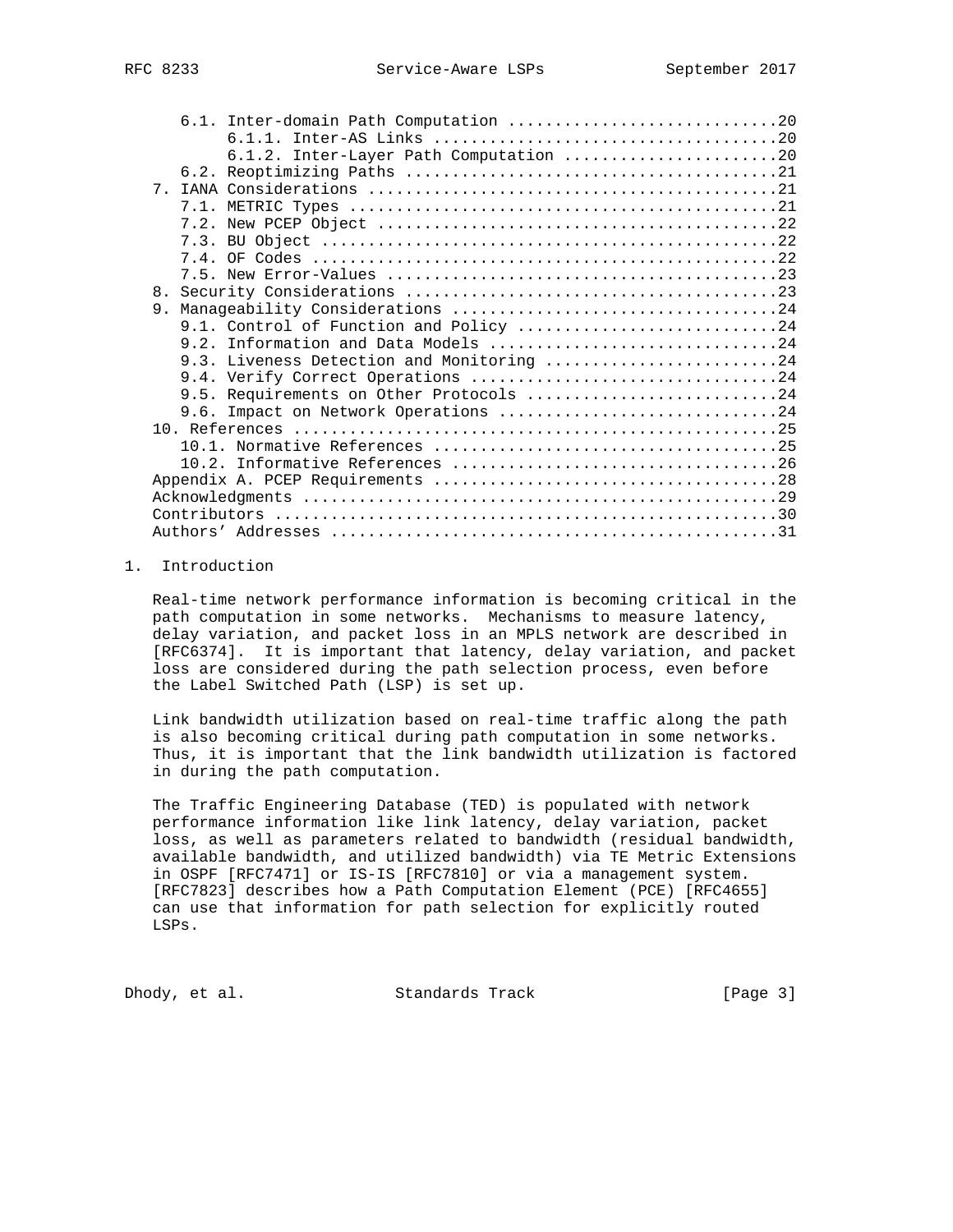A Path Computation Client (PCC) can request a PCE to provide a path meeting end-to-end network performance criteria. This document extends the Path Computation Element Communication Protocol (PCEP) [RFC5440] to handle network performance constraints that include any combination of latency, delay variation, packet loss, and bandwidth utilization constraints.

[RFC7471] and [RFC7810] describe various considerations regarding:

- o Announcement thresholds and filters
- o Announcement suppression
- o Announcement periodicity and network stability

 The first two provide configurable mechanisms to bound the number of re-advertisements in IGP. The third provides a way to throttle announcements. Section 1.2 of [RFC7823] also describes the oscillation and stability considerations while advertising and considering service-aware information.

1.1. Requirements Language

 The key words "MUST", "MUST NOT", "REQUIRED", "SHALL", "SHALL NOT", "SHOULD", "SHOULD NOT", "RECOMMENDED", "NOT RECOMMENDED", "MAY", and "OPTIONAL" in this document are to be interpreted as described in BCP 14 [RFC2119] [RFC8174] when, and only when, they appear in all capitals, as shown here.

2. Terminology

The following terminology is used in this document.

- IGP: Interior Gateway Protocol; either of the two routing protocols, Open Shortest Path First (OSPF) or Intermediate System to Intermediate System (IS-IS).
- IS-IS: Intermediate System to Intermediate System
- LBU: Link Bandwidth Utilization (see Section 3.2.1)
- LRBU: Link Reserved Bandwidth Utilization (see Section 3.2.2)
- MPLP: Minimum Packet Loss Path (see Section 3.3)
- MRUP: Maximum Reserved Under-Utilized Path (see Section 3.3)
- MUP: Maximum Under-Utilized Path (see Section 3.3)

| Dhody, et al. |  | Standards Track | [Page 4] |
|---------------|--|-----------------|----------|
|---------------|--|-----------------|----------|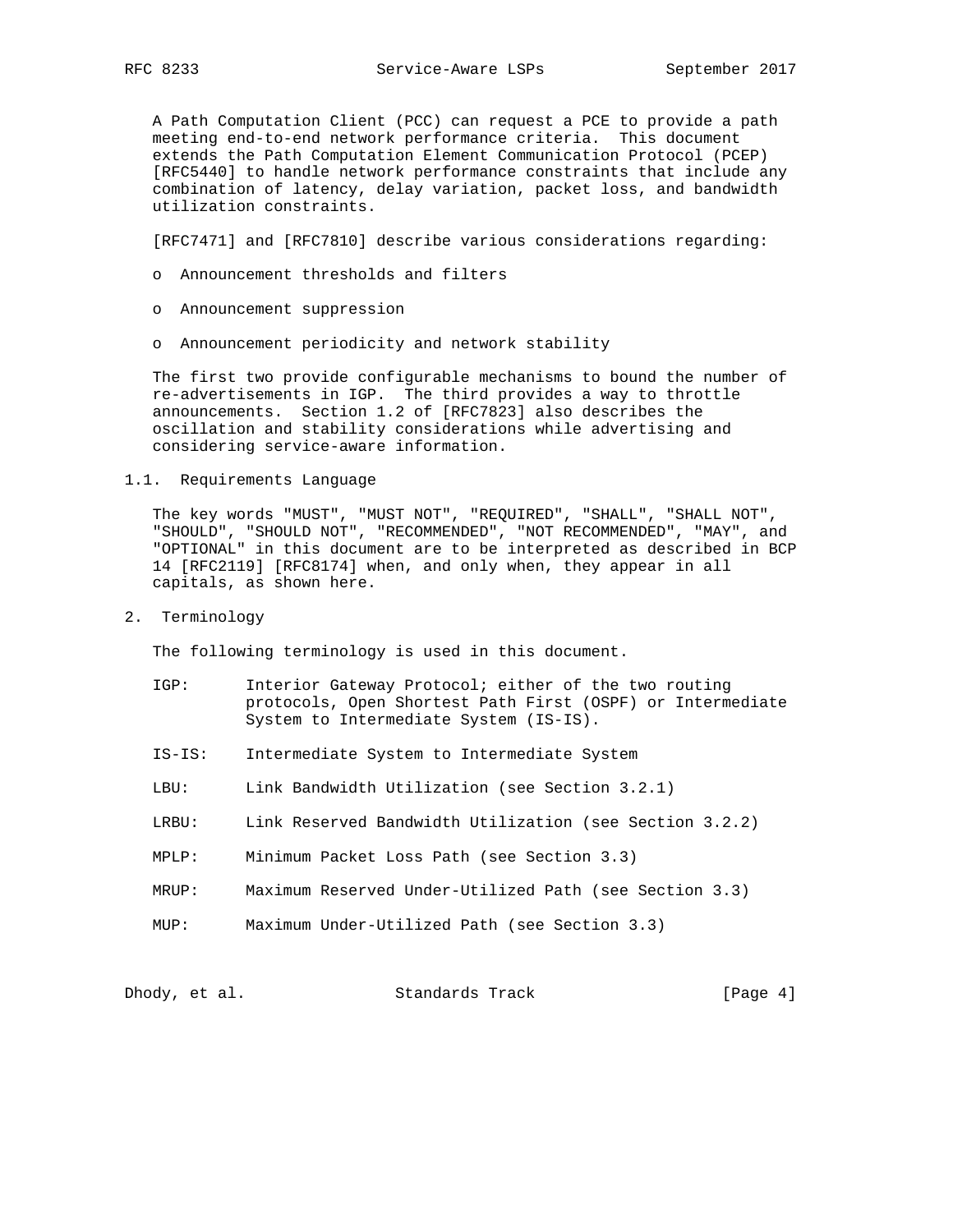- OF: Objective Function; a set of one or more optimization criteria used for the computation of a single path (e.g., path cost minimization) or for the synchronized computation of a set of paths (e.g., aggregate bandwidth consumption minimization, etc.). (See [RFC5541].)
- OSPF: Open Shortest Path First
- PCC: Path Computation Client; any client application requesting a path computation to be performed by a Path Computation Element.
- PCE: Path Computation Element; an entity (component, application, or network node) that is capable of computing a network path or route based on a network graph and applying computational constraints.
- RSVP: Resource Reservation Protocol
- TE: Traffic Engineering
- TED: Traffic Engineering Database
- 3. PCEP Extensions

 This section defines PCEP extensions (see [RFC5440]) for requirements outlined in Appendix A. The proposed solution is used to support network performance and service-aware path computation.

3.1. Extensions to METRIC Object

 The METRIC object is defined in Section 7.8 of [RFC5440], comprising metric-value and metric-type (T field), and a flags field, comprising a number of bit flags (B bit and P bit). This document defines the following types for the METRIC object.

- o T=12: Path Delay metric (Section 3.1.1)
- o T=13: Path Delay Variation metric (Section 3.1.2)
- o T=14: Path Loss metric (Section 3.1.3)
- o T=15: P2MP Path Delay metric (Section 3.1.6.1)
- o T=16: P2MP Path Delay Variation metric (Section 3.1.6.2)
- o T=17: P2MP Path Loss metric (Section 3.1.6.3)

Dhody, et al. Standards Track [Page 5]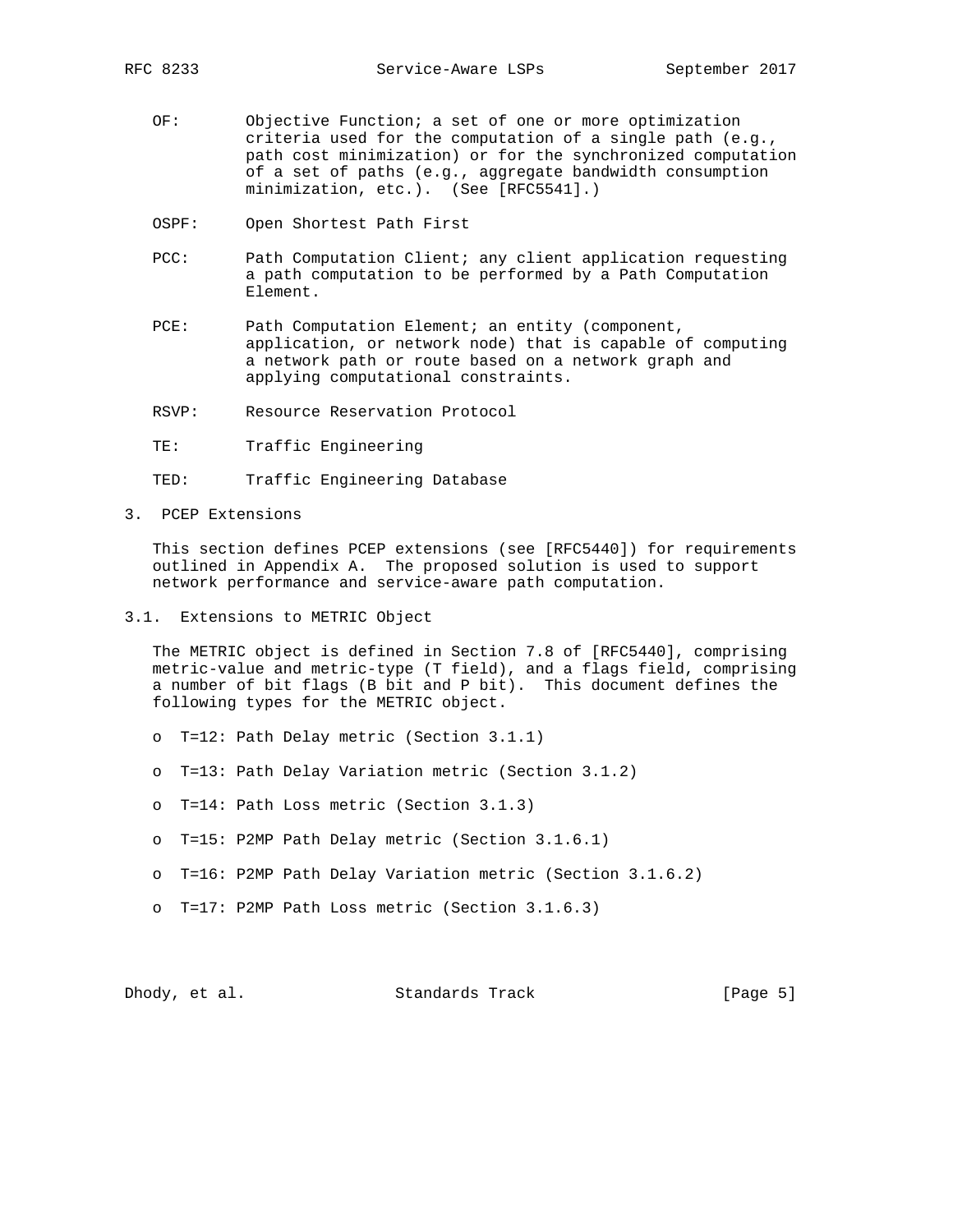RFC 8233 Service-Aware LSPs September 2017

The following terminology is used and expanded along the way.

- o A network comprises of a set of N links  $\{Li, (i=1...N)\}.$
- o A path P of a point-to-point (P2P) LSP is a list of K links  ${Lpi, (i=1...K)}$ .

3.1.1. Path Delay Metric

 The Link Delay metric is defined in [RFC7471] and [RFC7810] as "Unidirectional Link Delay". The Path Delay metric type of the METRIC object in PCEP represents the sum of the Link Delay metric of all links along a P2P path. Specifically, extending on the above mentioned terminology:

o A Link Delay metric of link L is denoted D(L).

o A Path Delay metric for the P2P path P = Sum  $\{D(Lpi), (i=1...K)\}.$ 

 This is as per the sum of means composition function (Section 4.2.5 of [RFC6049]). Section 1.2 of [RFC7823] describes oscillation and stability considerations, and Section 2.1 of [RFC7823] describes the calculation of the end-to-end Path Delay metric. Further, Section 4.2.9 of [RFC6049] states when this composition function may fail.

Metric Type T=12: Path Delay metric

 A PCC MAY use the Path Delay metric in a Path Computation Request (PCReq) message to request a path meeting the end-to-end latency requirement. In this case, the B bit MUST be set to suggest a bound (a maximum) for the Path Delay metric that must not be exceeded for

Dhody, et al. Standards Track [Page 6]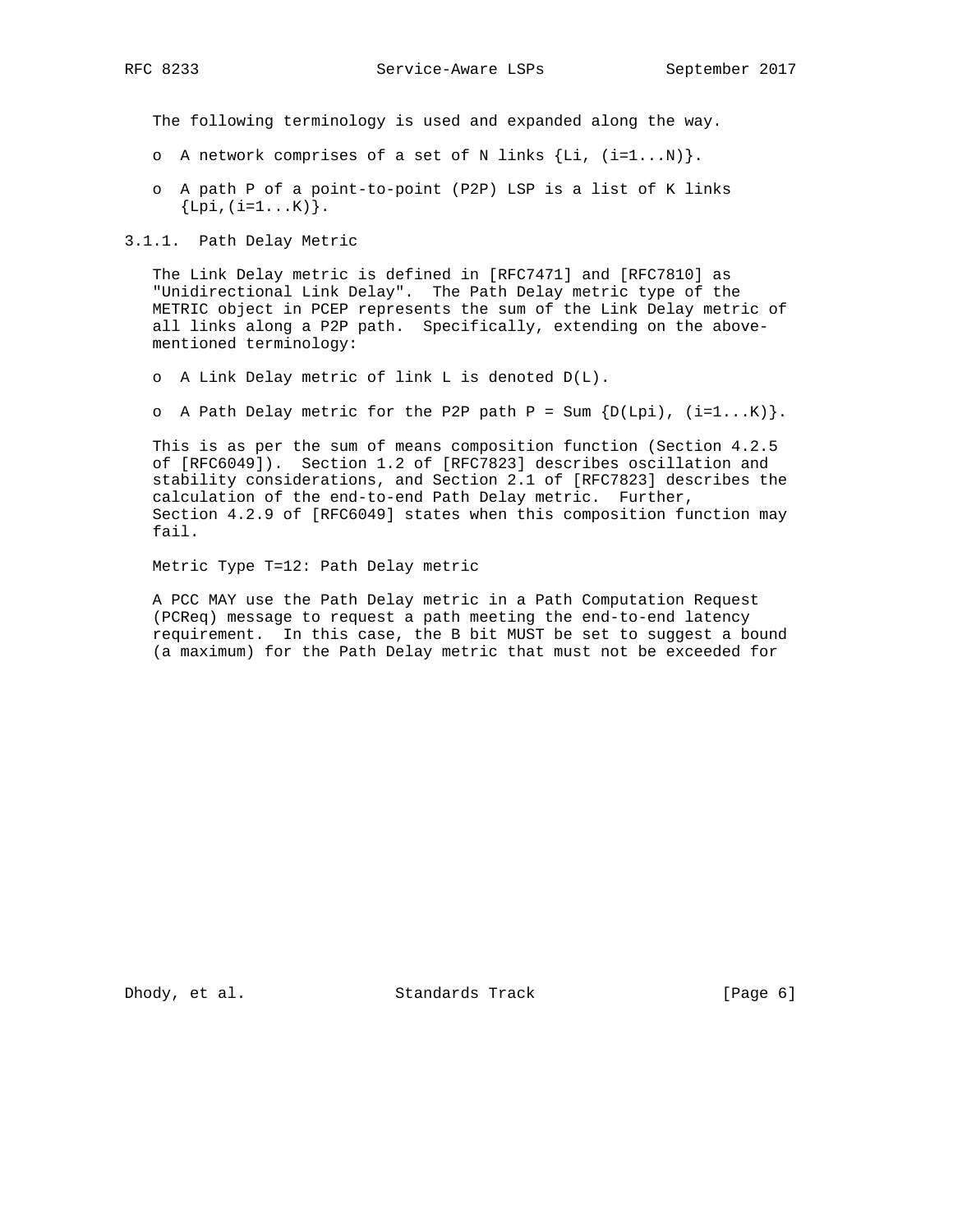the PCC to consider the computed path as acceptable. The Path Delay metric must be less than or equal to the value specified in the metric-value field.

 A PCC can also use this metric to ask PCE to optimize the path delay during path computation. In this case, the B bit MUST be cleared.

 A PCE MAY use the Path Delay metric in a Path Computation Reply (PCRep) message along with a NO-PATH object in the case where the PCE cannot compute a path meeting this constraint. A PCE can also use this metric to send the computed Path Delay metric to the PCC.

#### 3.1.1.1. Path Delay Metric Value

 [RFC7471] and [RFC7810] define "Unidirectional Link Delay Sub-TLV" to advertise the link delay in microseconds in a 24-bit field. [RFC5440] defines the METRIC object with a 32-bit metric value encoded in IEEE floating point format (see [IEEE.754]). Consequently, the encoding for the Path Delay metric value is quantified in units of microseconds and encoded in IEEE floating point format. The conversion from 24-bit integer to 32-bit IEEE floating point could introduce some loss of precision.

3.1.2. Path Delay Variation Metric

 The Link Delay Variation metric is defined in [RFC7471] and [RFC7810] as "Unidirectional Delay Variation". The Path Delay Variation metric type of the METRIC object in PCEP encodes the sum of the Link Delay Variation metric of all links along the path. Specifically, extending on the above-mentioned terminology:

- o A delay variation of link L is denoted DV(L) (average delay variation for link L).
- o A Path Delay Variation metric for the P2P path  $P = Sum \{DV(Lpi),$  $(i=1...K)$  .

 Section 1.2 of [RFC7823] describes oscillation and stability considerations, and Section 2.1 of [RFC7823] describes the calculation of the end-to-end Path Delay Variation metric. Further, Section 4.2.9 of [RFC6049] states when this composition function may fail.

 Note that the IGP advertisement for link attributes includes the average delay variation over a period of time. An implementation, therefore, MAY use the sum of the average delay variation of links along a path to derive the delay variation of the path. An end-to-end bound on delay variation is typically used as constraint

Dhody, et al. Standards Track [Page 7]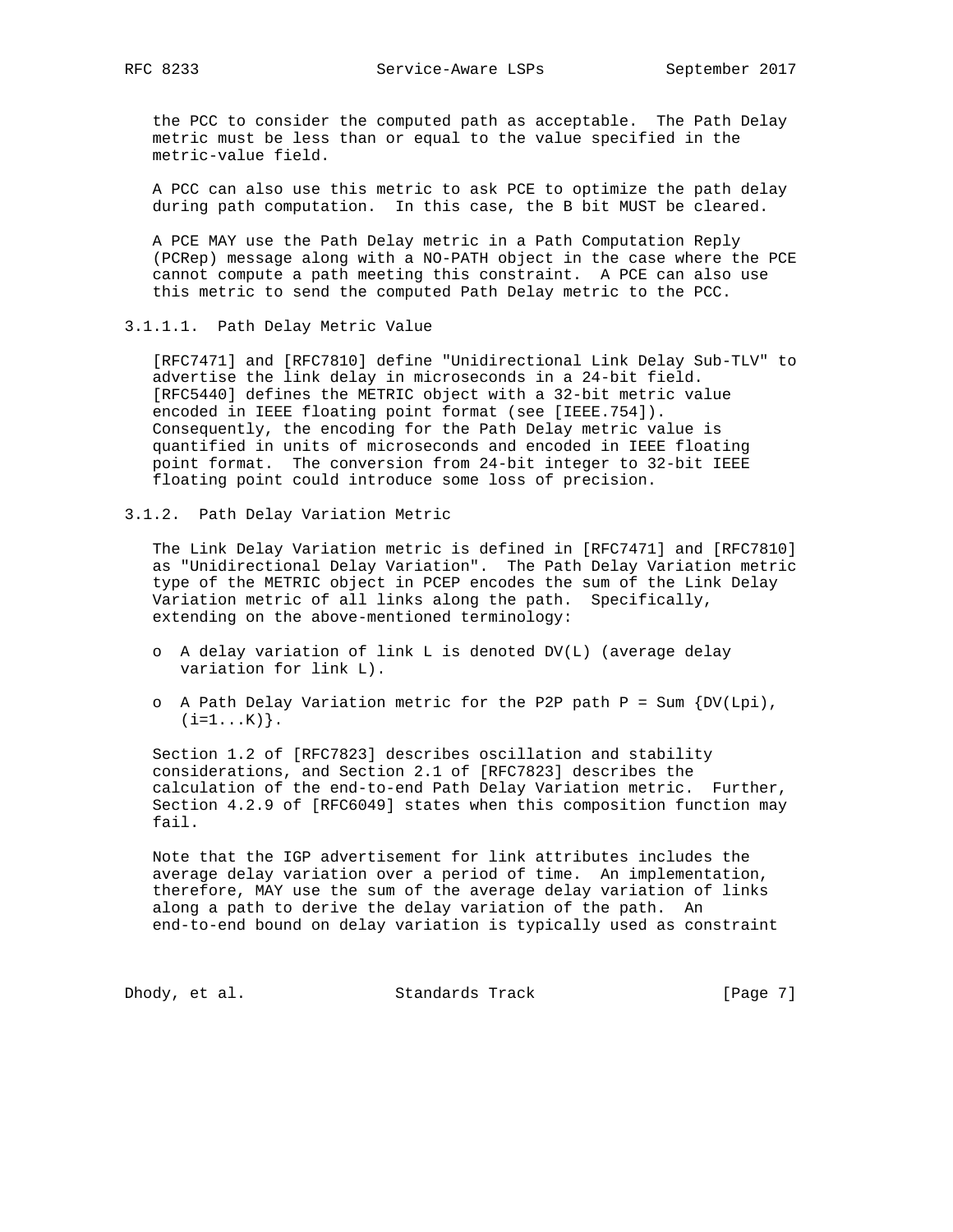in the path computation. An implementation MAY also use some enhanced composition function for computing the delay variation of a path with better accuracy.

Metric Type T=13: Path Delay Variation metric

 A PCC MAY use the Path Delay Variation metric in a PCReq message to request a path meeting the path delay variation requirement. In this case, the B bit MUST be set to suggest a bound (a maximum) for the Path Delay Variation metric that must not be exceeded for the PCC to consider the computed path as acceptable. The path delay variation must be less than or equal to the value specified in the metric-value field.

 A PCC can also use this metric to ask the PCE to optimize the path delay variation during path computation. In this case, the B flag MUST be cleared.

 A PCE MAY use the Path Delay Variation metric in a PCRep message along with a NO-PATH object in the case where the PCE cannot compute a path meeting this constraint. A PCE can also use this metric to send the computed end-to-end Path Delay Variation metric to the PCC.

3.1.2.1. Path Delay Variation Metric Value

 [RFC7471] and [RFC7810] define "Unidirectional Delay Variation Sub-TLV" to advertise the link delay variation in microseconds in a 24-bit field. [RFC5440] defines the METRIC object with a 32-bit metric value encoded in IEEE floating point format (see [IEEE.754]). Consequently, the encoding for the Path Delay Variation metric value is quantified in units of microseconds and encoded in IEEE floating point format. The conversion from 24-bit integer to 32-bit IEEE floating point could introduce some loss of precision.

3.1.3. Path Loss Metric

 [RFC7471] and [RFC7810] define "Unidirectional Link Loss". The Path Loss (as a packet percentage) metric type of the METRIC object in PCEP encodes a function of the unidirectional loss metrics of all links along a P2P path. The end-to-end packet loss for the path is represented by this metric. Specifically, extending on the above mentioned terminology:

- o The percentage link loss of link L is denoted PL(L).
- o The fractional link loss of link L is denoted  $FL(L) = PL(L)/100$ .

Dhody, et al. Standards Track [Page 8]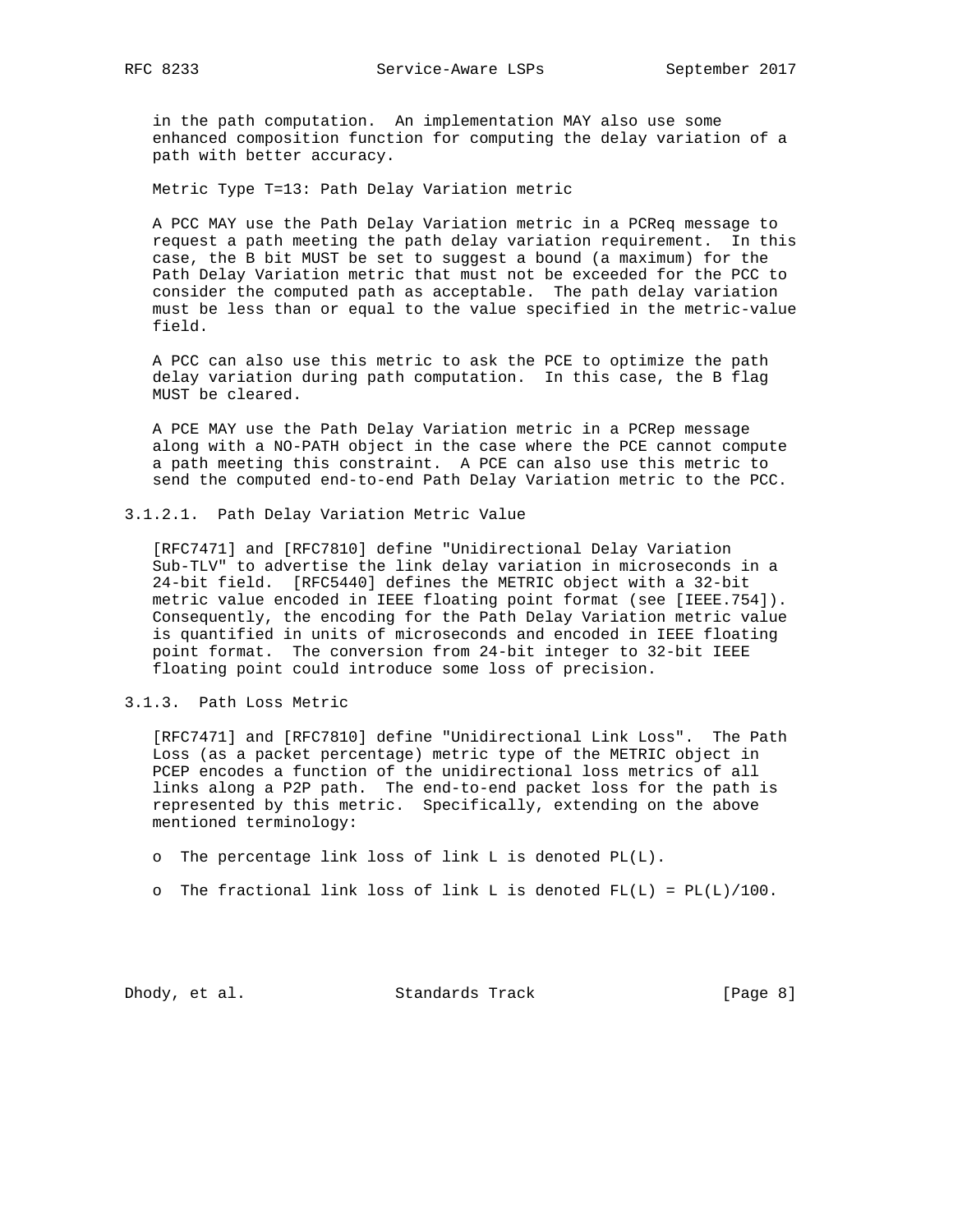- - o The percentage Path Loss metric for the P2P path P = (1  $((1-FL(Lp1)) * (1-FL(Lp2)) * ... * (1-FL(LpK)))) * 100$  for a path P with links Lp1 to LpK.

 This is as per the composition function described in Section 5.1.5 of [RFC6049].

Metric Type T=14: Path Loss metric

 A PCC MAY use the Path Loss metric in a PCReq message to request a path meeting the end-to-end packet loss requirement. In this case, the B bit MUST be set to suggest a bound (a maximum) for the Path Loss metric that must not be exceeded for the PCC to consider the computed path as acceptable. The Path Loss metric must be less than or equal to the value specified in the metric-value field.

 A PCC can also use this metric to ask the PCE to optimize the path loss during path computation. In this case, the B flag MUST be cleared.

 A PCE MAY use the Path Loss metric in a PCRep message along with a NO-PATH object in the case where the PCE cannot compute a path meeting this constraint. A PCE can also use this metric to send the computed end-to-end Path Loss metric to the PCC.

3.1.3.1. Path Loss Metric Value

 [RFC7471] and [RFC7810] define "Unidirectional Link Loss Sub-TLV" to advertise the link loss in percentage in a 24-bit field. [RFC5440] defines the METRIC object with a 32-bit metric value encoded in IEEE floating point format (see [IEEE.754]). Consequently, the encoding for the Path Loss metric value is quantified as a percentage and encoded in IEEE floating point format.

3.1.4. Non-Understanding / Non-Support of Service-Aware Path Computation

 If a PCE receives a PCReq message containing a METRIC object with a type defined in this document, and the PCE does not understand or support that metric type, and the P bit is clear in the METRIC object header, then the PCE SHOULD simply ignore the METRIC object as per the processing specified in [RFC5440].

 If the PCE does not understand the new METRIC type, and the P bit is set in the METRIC object header, then the PCE MUST send a PCEP Error (PCErr) message containing a PCEP-ERROR Object with Error-Type = 4 (Not supported object) and Error-value = 4 (Unsupported parameter) [RFC5440][RFC5441].

Dhody, et al. Standards Track [Page 9]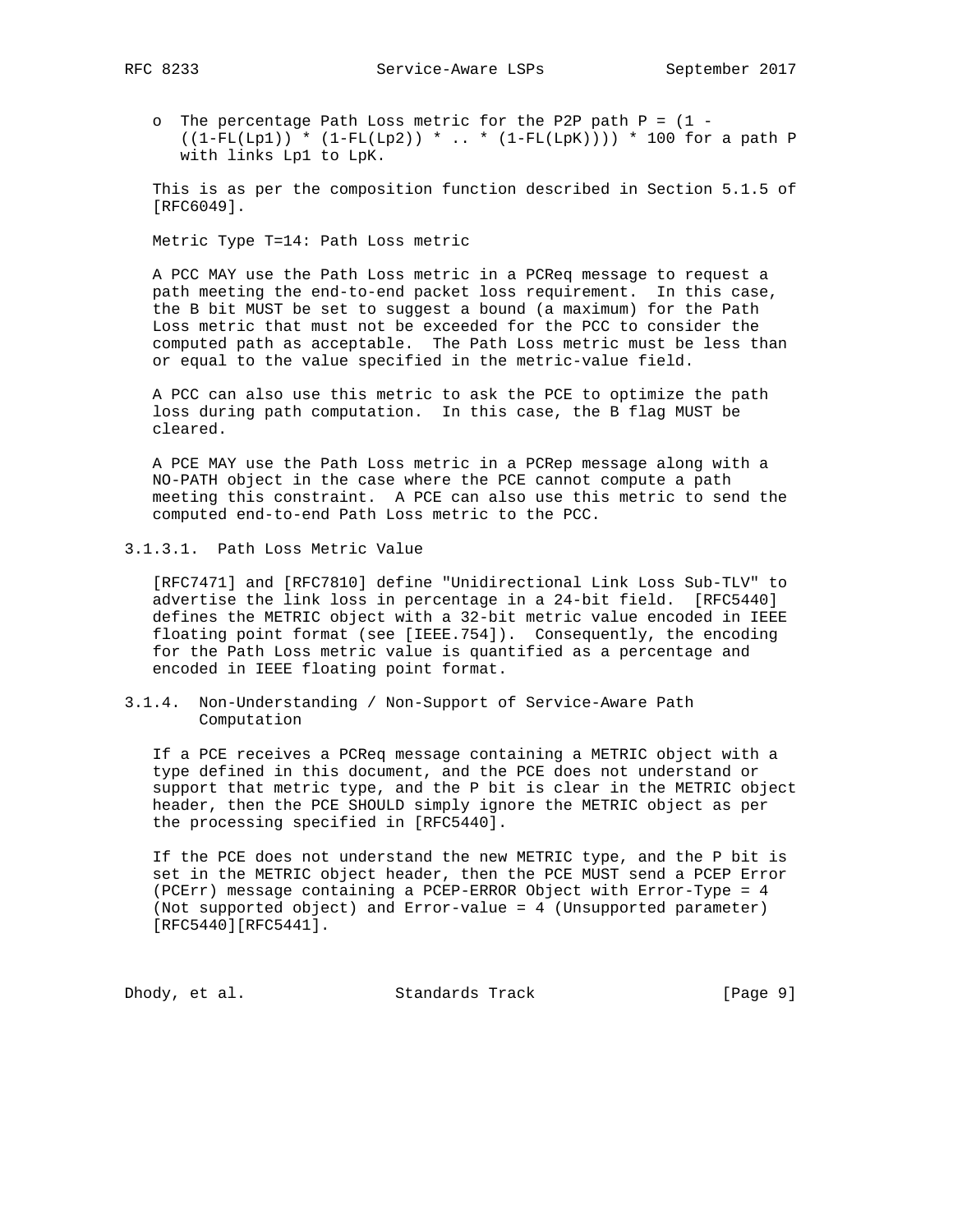If the PCE understands but does not support the new METRIC type, and the P bit is set in the METRIC object header, then the PCE MUST send a PCErr message containing a PCEP-ERROR Object with Error-Type = 4 (Not supported object) with Error-value = 5 (Unsupported network performance constraint). The path computation request MUST then be canceled.

 If the PCE understands the new METRIC type, but the local policy has been configured on the PCE to not allow network performance constraint, and the P bit is set in the METRIC object header, then the PCE MUST send a PCErr message containing a PCEP-ERROR Object with Error-Type = 5 (Policy violation) with Error-value = 8 (Not allowed network performance constraint). The path computation request MUST then be canceled.

3.1.5. Mode of Operation

 As explained in [RFC5440], the METRIC object is optional and can be used for several purposes. In a PCReq message, a PCC MAY insert one or more METRIC objects:

- o To indicate the metric that MUST be optimized by the path computation algorithm (path delay, path delay variation, or path loss).
- o To indicate a bound on the METRIC (path delay, path delay variation, or path loss) that MUST NOT be exceeded for the path to be considered as acceptable by the PCC.

 In a PCRep message, the PCE MAY insert the METRIC object with an Explicit Route Object (ERO) so as to provide the METRIC (path delay, path delay variation, or path loss) for the computed path. The PCE MAY also insert the METRIC object with a NO-PATH object to indicate that the metric constraint could not be satisfied.

 The path computation algorithmic aspects used by the PCE to optimize a path with respect to a specific metric are outside the scope of this document.

 All the rules of processing the METRIC object as explained in [RFC5440] are applicable to the new metric types as well.

Dhody, et al. Standards Track [Page 10]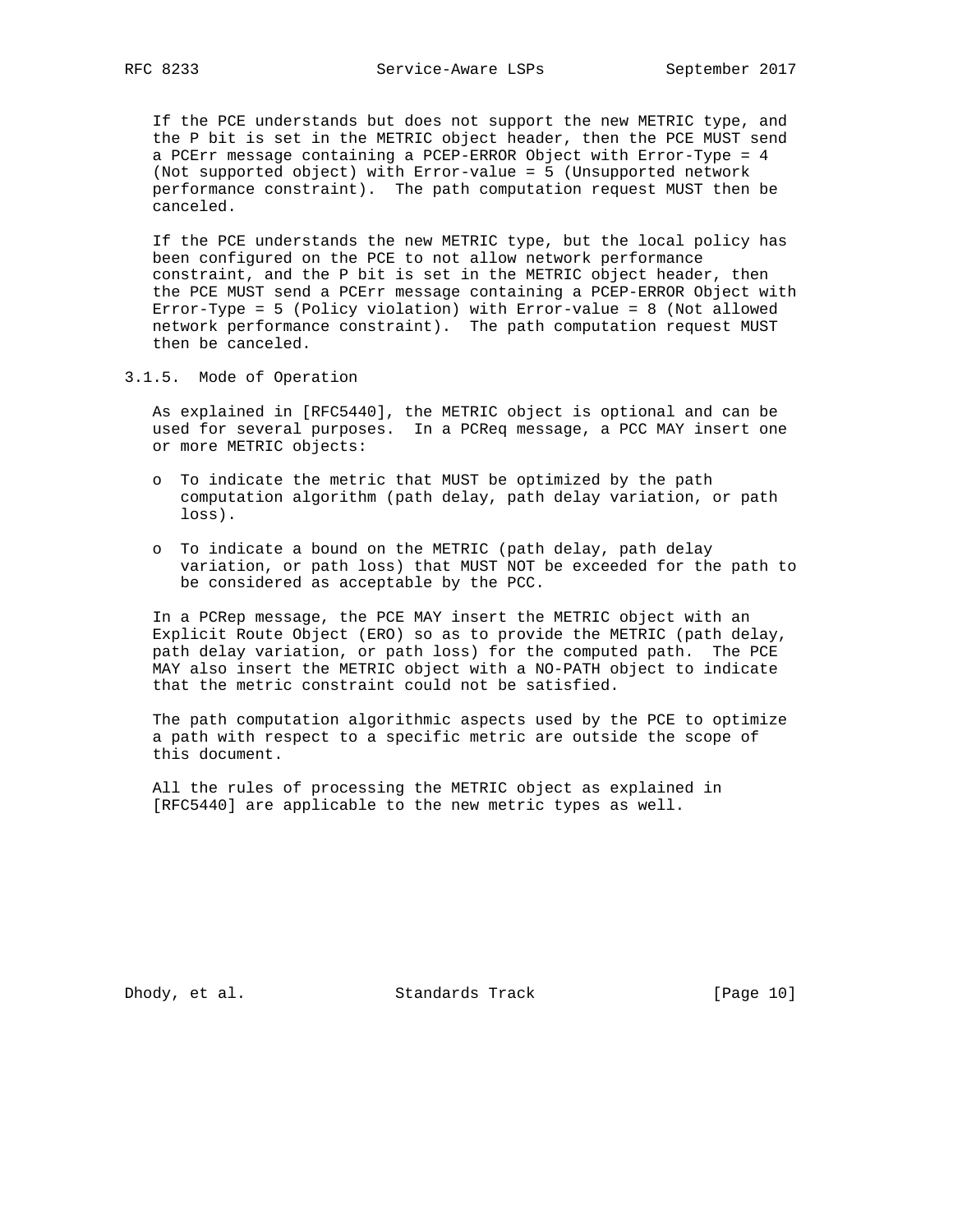3.1.5.1. Examples

 If a PCC sends a path computation request to a PCE where the metric to optimize is the path delay and the path loss must not exceed the value of M, then two METRIC objects are inserted in the PCReq message:

o First METRIC object with B=0, T=12, C=1, metric-value=0x0000

o Second METRIC object with B=1, T=14, metric-value=M

 As per [RFC5440], if a path satisfying the set of constraints can be found by the PCE and there is no policy that prevents the return of the computed metric, then the PCE inserts one METRIC object with B=0, T=12, metric-value= computed path delay. Additionally, the PCE MAY insert a second METRIC object with B=1, T=14, metric-value=computed path loss.

3.1.6. Point-to-Multipoint (P2MP)

 This section defines the following types for the METRIC object to be used for the P2MP TE LSPs.

3.1.6.1. P2MP Path Delay Metric

 The P2MP Path Delay metric type of the METRIC object in PCEP encodes the Path Delay metric for the destination that observes the worst delay metric among all destinations of the P2MP tree. Specifically, extending on the above-mentioned terminology:

- o A P2MP tree T comprises a set of M destinations {Dest\_j,  $(j=1...M)$  .
- o The P2P Path Delay metric of the path to destination Dest\_j is denoted by PDM(Dest\_j).
- o The P2MP Path Delay metric for the P2MP tree T = Maximum  ${PDM(Dest_j), (j=1...M)}.$

The value for the P2MP Path Delay metric type (T) = 15.

Dhody, et al. Standards Track [Page 11]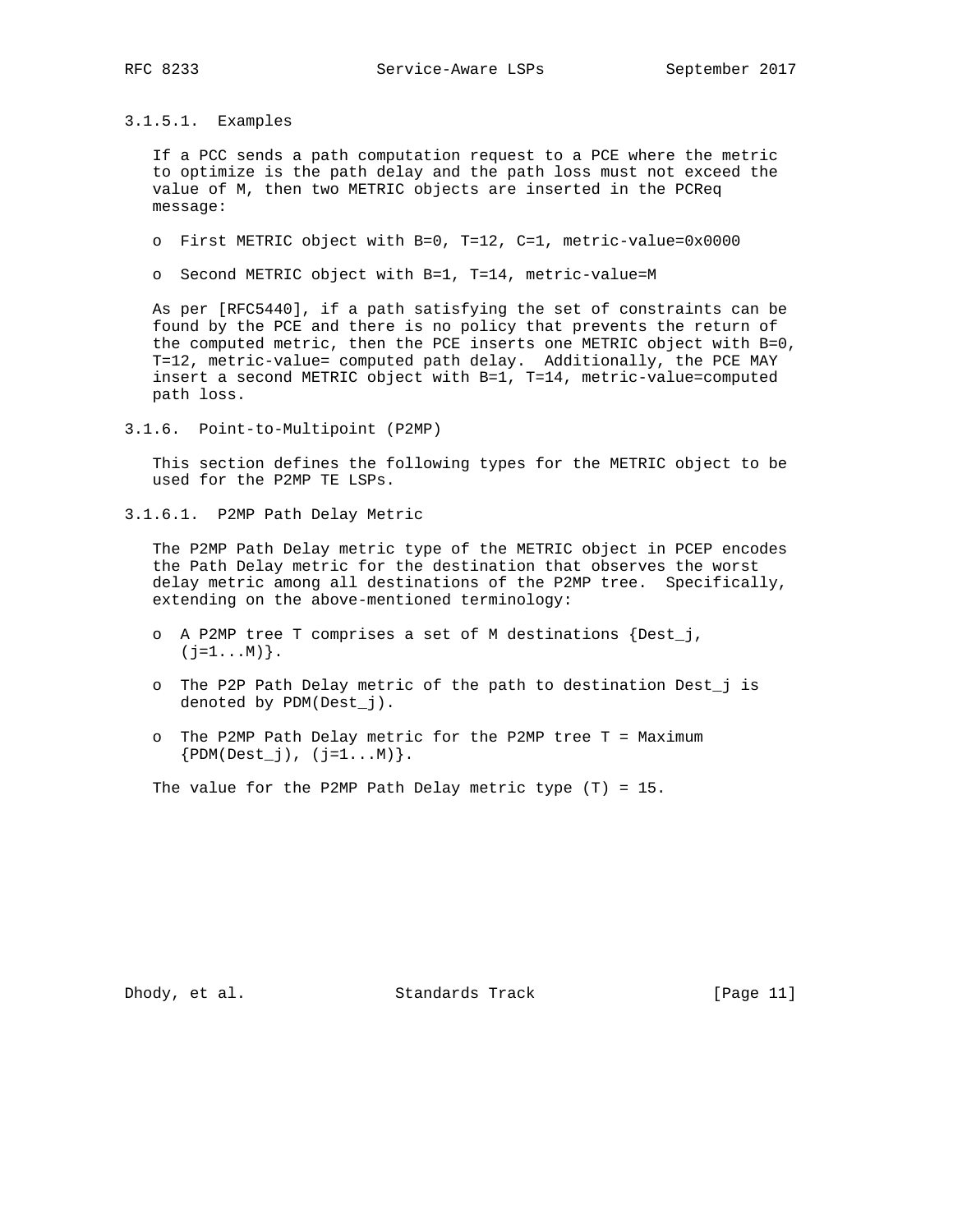3.1.6.2. P2MP Path Delay Variation Metric

 The P2MP Path Delay Variation metric type of the METRIC object in PCEP encodes the Path Delay Variation metric for the destination that observes the worst delay variation metric among all destinations of the P2MP tree. Specifically, extending on the above-mentioned terminology:

- o A P2MP tree T comprises a set of M destinations {Dest\_j,  $(j=1...M)$  .
- o The P2P Path Delay Variation metric of the path to the destination Dest\_j is denoted by PDVM(Dest\_j).
- o The P2MP Path Delay Variation metric for the P2MP tree T = Maximum  ${PDWM(Dest_j), (j=1...M)}.$

The value for the P2MP Path Delay Variation metric type  $(T) = 16$ .

3.1.6.3. P2MP Path Loss Metric

 The P2MP Path Loss metric type of the METRIC object in PCEP encodes the path packet loss metric for the destination that observes the worst packet loss metric among all destinations of the P2MP tree. Specifically, extending on the above-mentioned terminology:

- o A P2MP tree T comprises of a set of M destinations {Dest\_j,  $(j=1...M)$ .
- o The P2P Path Loss metric of the path to destination Dest\_j is denoted by PLM(Dest\_j).
- o The P2MP Path Loss metric for the P2MP tree T = Maximum  ${PLM(Dest_j), (j=1...M)}.$

The value for the P2MP Path Loss metric type  $(T) = 17$ .

3.2. Bandwidth Utilization

3.2.1. Link Bandwidth Utilization (LBU)

 The LBU on a link, forwarding adjacency, or bundled link is populated in the TED ("Unidirectional Utilized Bandwidth Sub-TLV" in [RFC7471] and [RFC7810]). For a link or forwarding adjacency, the bandwidth utilization represents the actual utilization of the link (i.e., as measured in the router). For a bundled link, the bandwidth

Dhody, et al. Standards Track [Page 12]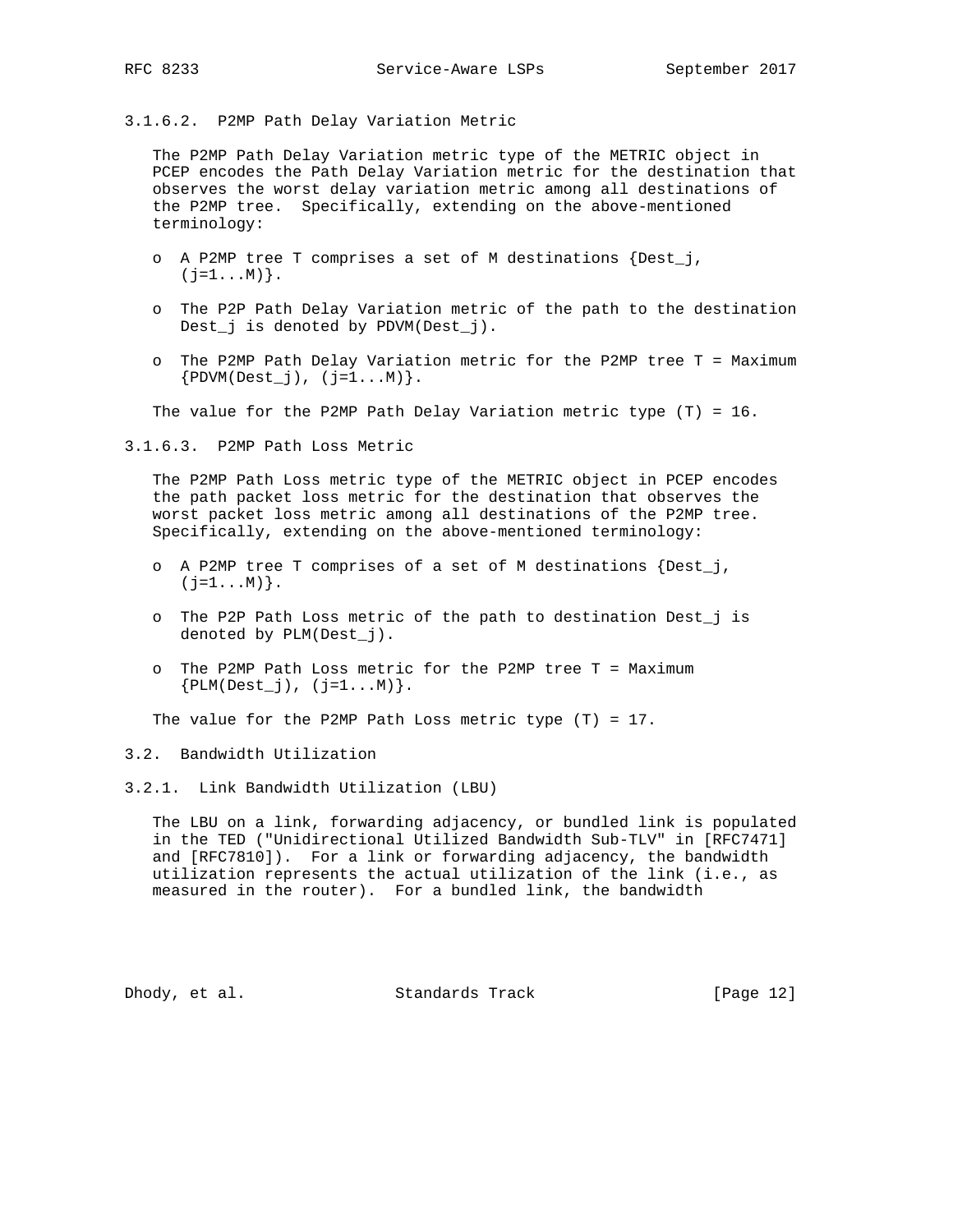utilization is defined to be the sum of the component link bandwidth utilization. This includes traffic for both RSVP-TE and non-RSVP-TE label switched path packets.

 The LBU in percentage is described as the (utilized bandwidth / maximum bandwidth) \* 100.

 The "maximum bandwidth" is defined in [RFC3630] and [RFC5305] and "utilized bandwidth" in [RFC7471] and [RFC7810].

3.2.2. Link Reserved Bandwidth Utilization (LRBU)

 The LRBU on a link, forwarding adjacency, or bundled link can be calculated from the TED. The utilized bandwidth includes traffic for both RSVP-TE and non-RSVP-TE LSPs; the reserved bandwidth utilization considers only the RSVP-TE LSPs.

 The reserved bandwidth utilization can be calculated by using the residual bandwidth, available bandwidth, and utilized bandwidth described in [RFC7471] and [RFC7810]. The actual bandwidth by non-RSVP-TE traffic can be calculated by subtracting the available bandwidth from the residual bandwidth ([RFC7471] and [RFC7810]), which is further deducted from utilized bandwidth to get the reserved bandwidth utilization. Thus,

 reserved bandwidth utilization = utilized bandwidth - (residual bandwidth - available bandwidth)

 The LRBU in percentage is described as the (reserved bandwidth utilization / maximum reservable bandwidth) \* 100.

 The "maximum reservable bandwidth" is defined in [RFC3630] and [RFC5305]. The "utilized bandwidth", "residual bandwidth", and "available bandwidth" are defined in [RFC7471] and [RFC7810].

3.2.3. Bandwidth Utilization (BU) Object

 The BU object is used to indicate the upper limit of the acceptable link bandwidth utilization percentage.

 The BU object MAY be carried within the PCReq message and PCRep messages.

BU Object-Class is 35.

BU Object-Type is 1.

Dhody, et al. Standards Track [Page 13]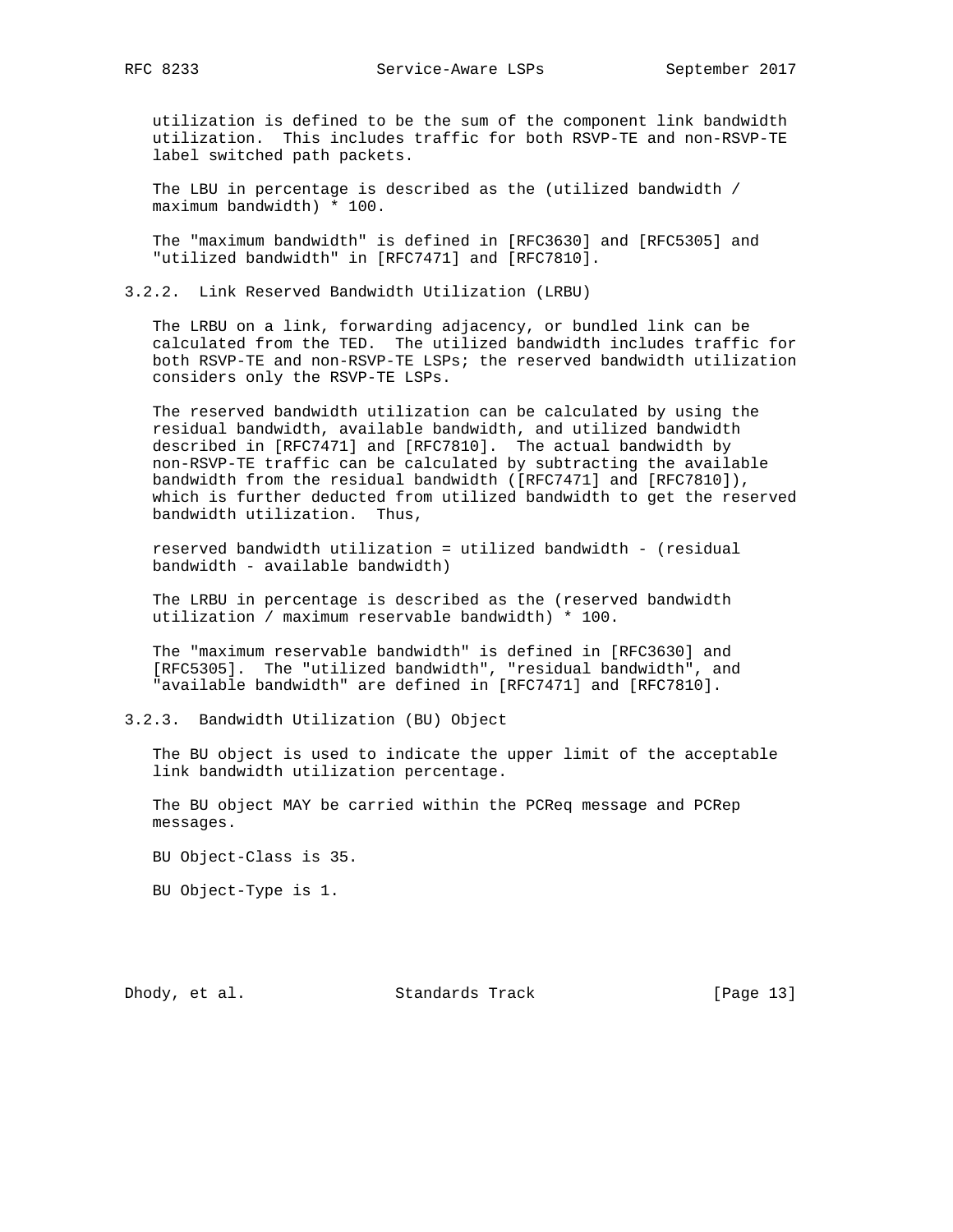The format of the BU object body is as follows:

0  $1$  2 3 0 1 2 3 4 5 6 7 8 9 0 1 2 3 4 5 6 7 8 9 0 1 2 3 4 5 6 7 8 9 0 1 +-+-+-+-+-+-+-+-+-+-+-+-+-+-+-+-+-+-+-+-+-+-+-+-+-+-+-+-+-+-+-+-+ Reserved France | Type | +-+-+-+-+-+-+-+-+-+-+-+-+-+-+-+-+-+-+-+-+-+-+-+-+-+-+-+-+-+-+-+-+ Bandwidth Utilization +-+-+-+-+-+-+-+-+-+-+-+-+-+-+-+-+-+-+-+-+-+-+-+-+-+-+-+-+-+-+-+-+

BU Object Body Format

 Reserved (24 bits): This field MUST be set to zero on transmission and MUST be ignored on receipt.

 Type (8 bits): Represents the bandwidth utilization type. Two values are currently defined.

- \* Type 1 is LBU (Link Bandwidth Utilization)
- \* Type 2 is LRBU (Link Residual Bandwidth Utilization)

 Bandwidth Utilization (32 bits): Represents the bandwidth utilization quantified as a percentage (as described in Sections 3.2.1 and 3.2.2) and encoded in IEEE floating point format (see [IEEE.754]).

The BU object body has a fixed length of 8 bytes.

3.2.3.1. Elements of Procedure

 A PCC that wants the PCE to factor in the bandwidth utilization during path computation includes a BU object in the PCReq message. A PCE that supports this object MUST ensure that no link on the computed path has the LBU or LRBU percentage exceeding the given value.

 A PCReq or PCRep message MAY contain multiple BU objects so long as each is for a different bandwidth utilization type. If a message contains more than one BU object with the same bandwidth utilization type, the first MUST be processed by the receiver and subsequent instances MUST be ignored.

 If the BU object is unknown/unsupported, the PCE is expected to follow procedures defined in [RFC5440]. That is, if the P bit is set, the PCE sends a PCErr message with error type 3 or 4 (Unknown / Not supported object) and error value 1 or 2 (unknown / unsupported

Dhody, et al. Standards Track [Page 14]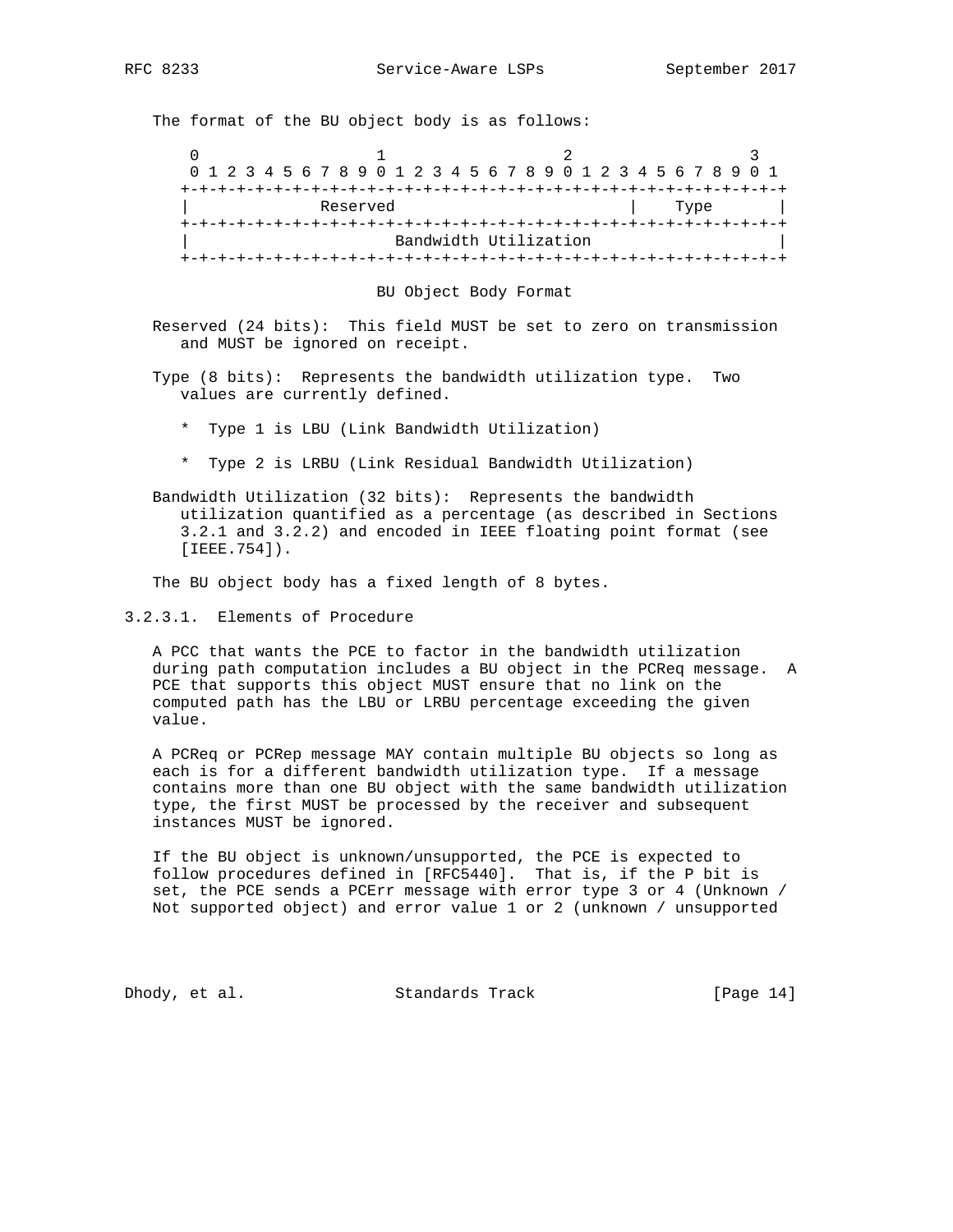object class / object type), and the related path computation request will be discarded. If the P bit is cleared, the PCE is free to ignore the object.

 If the PCE understands but does not support path computation requests using the BU object, and the P bit is set in the BU object header, then the PCE MUST send a PCErr message with a PCEP-ERROR Object Error-Type = 4 (Not supported object) with Error-value = 5 (Unsupported network performance constraint), and the related path computation request MUST be discarded.

 If the PCE understands the BU object but the local policy has been configured on the PCE to not allow network performance constraint, and the P bit is set in the BU object header, then the PCE MUST send a PCErr message with a PCEP-ERROR Object Error-Type = 5 (Policy violation) with Error-value = 8 (Not allowed network performance constraint). The path computation request MUST then be canceled.

 If path computation is unsuccessful, then a PCE MAY insert a BU object (along with a NO-PATH object) into a PCRep message to indicate the constraints that could not be satisfied.

 Usage of the BU object for P2MP LSPs is outside the scope of this document.

3.3. Objective Functions

 [RFC5541] defines a mechanism to specify an objective function that is used by a PCE when it computes a path. The new metric types for path delay and path delay variation can continue to use the existing objective function -- Minimum Cost Path (MCP) [RFC5541]. For path loss, the following new OF is defined.

- o A network comprises a set of N links  $\{Li, (i=1...N)\}.$
- o A path P is a list of K links  $\{Lpi, (i=1...K)\}.$
- o The percentage link loss of link L is denoted PL(L).
- o The fractional link loss of link L is denoted  $FL(L) = PL(L) / 100$ .
- o The percentage path loss of a path P is denoted  $PL(P)$ , where  $PL(P)$  $= (1 - ((1 - FL(Lp1)) * (1 - FL(Lp2)) * ... * (1 - FL(LpK)))) * 100.$

 Objective Function Code: 9 Name: Minimum Packet Loss Path (MPLP) Description: Find a path P such that PL(P) is minimized.

Dhody, et al. Standards Track [Page 15]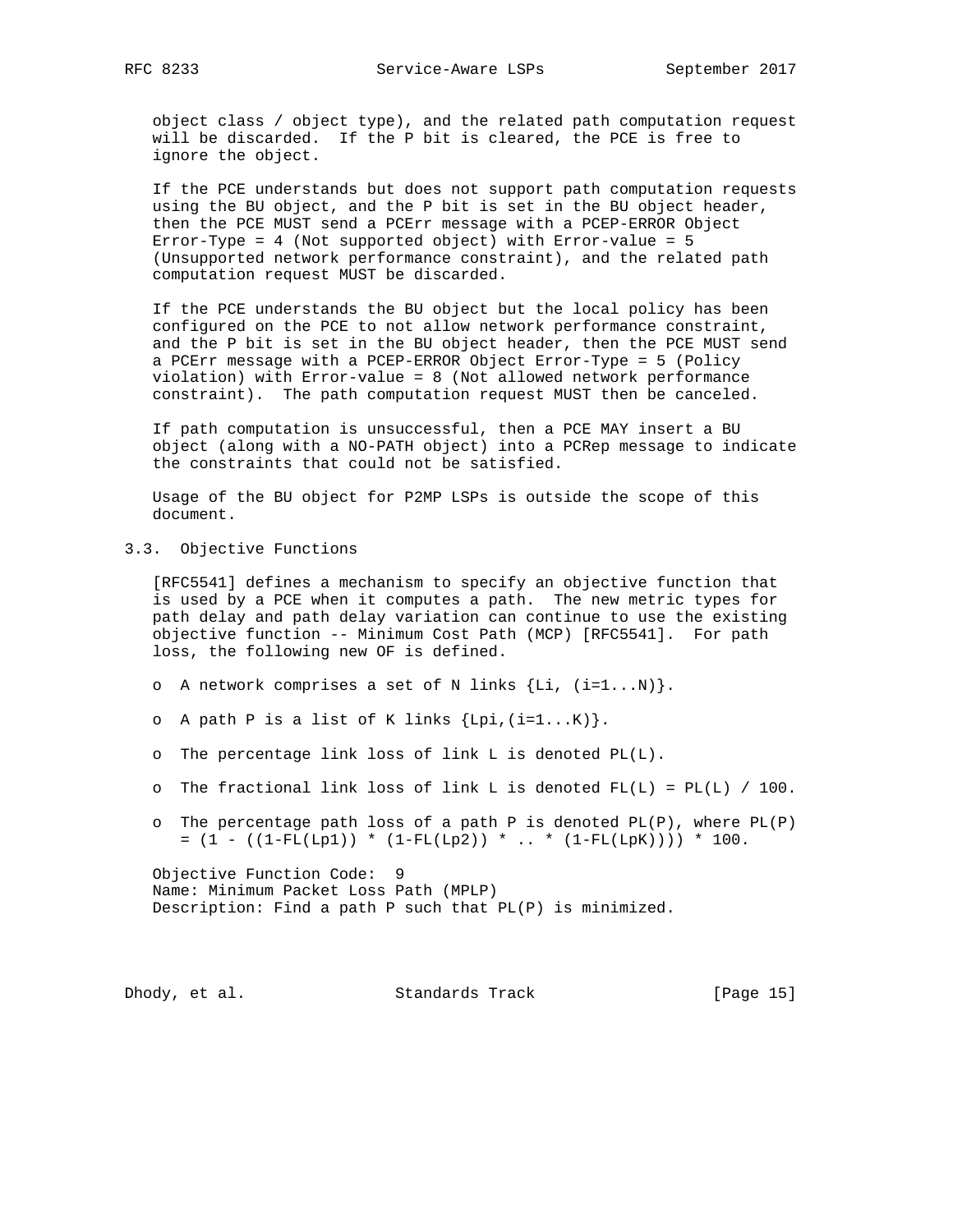Two additional objective functions -- namely, the Maximum Under- Utilized Path (MUP) and the Maximum Reserved Under-Utilized Path (MRUP) are needed to optimize bandwidth utilization. These two new objective function codes are defined below.

 These objective functions are formulated using the following additional terminology:

o The bandwidth utilization on link L is denoted u(L).

o The reserved bandwidth utilization on link L is denoted ru(L).

o The maximum bandwidth on link L is denoted M(L).

o The maximum reservable bandwidth on link L is denoted  $R(L)$ .

The description of the two new objective functions is as follows.

 Objective Function Code: 10 Name: Maximum Under-Utilized Path (MUP) Description: Find a path P such that (Min  $\{(M(Lpi)-U(Lpi))\}$ /  $M(Lpi)$ , i=1... $K$  ) is maximized.

 Objective Function Code: 11 Name: Maximum Reserved Under-Utilized Path (MRUP) Description: Find a path P such that  $(Min \{(R(Lpi)) - ru(Lpi))$ /  $R(Lpi)$ ,  $i=1...K$  ) is maximized.

 These new objective functions are used to optimize paths based on the bandwidth utilization as the optimization criteria.

 If the objective functions defined in this document are unknown/ unsupported by a PCE, then the procedure as defined in Section 3.1.1 of [RFC5541] is followed.

#### 4. Stateful PCE and PCE Initiated LSPs

 [RFC8231] specifies a set of extensions to PCEP to enable stateful control of MPLS-TE and GMPLS LSPs via PCEP and the maintaining of these LSPs at the stateful PCE. It further distinguishes between an active and a passive stateful PCE. A passive stateful PCE uses LSP state information learned from PCCs to optimize path computations but does not actively update LSP state. In contrast, an active stateful PCE utilizes the LSP delegation mechanism to update LSP parameters in those PCCs that delegated control over their LSPs to the PCE. [PCE-INITIATED] describes the setup, maintenance, and teardown of

Dhody, et al. Standards Track [Page 16]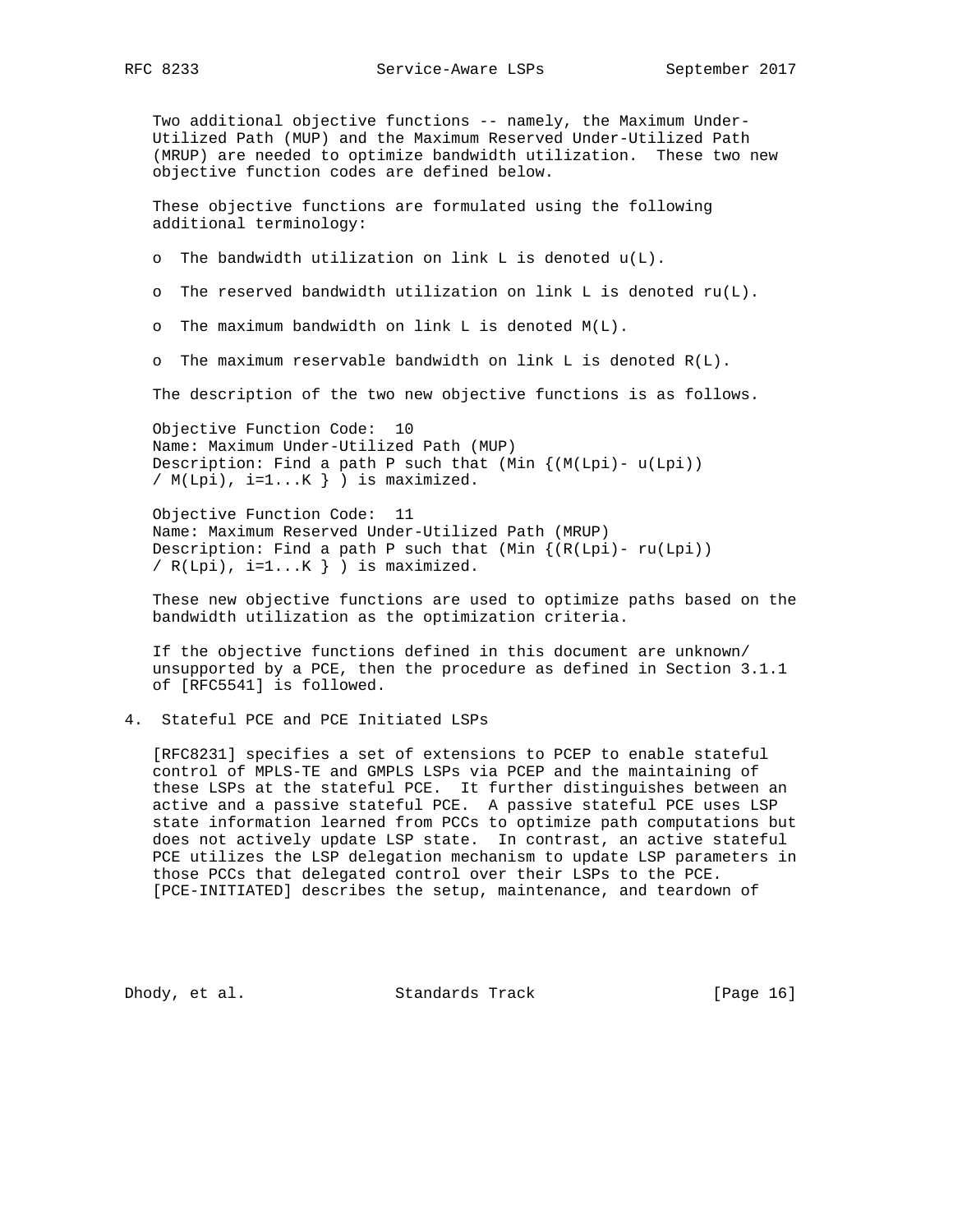PCE-initiated LSPs under the stateful PCE model. The document defines the PCInitiate message that is used by a PCE to request a PCC to set up a new LSP.

 The new metric type and objective functions defined in this document can also be used with the stateful PCE extensions. The format of PCEP messages described in [RFC8231] and [PCE-INITIATED] uses <intended-attribute-list> and <attribute-list>, respectively, (where the <intended-attribute-list> is the attribute-list defined in Section 6.5 of [RFC5440] and extended in Section 5.2 of this document) for the purpose of including the service-aware parameters.

 The stateful PCE implementation MAY use the extension of PCReq and PCRep messages as defined in Sections 5.1 and 5.2 to enable the use of service-aware parameters during passive stateful operations.

5. PCEP Message Extension

 Message formats in this document are expressed using Routing Backus- Naur Form (RBNF) as used in [RFC5440] and defined in [RFC5511].

5.1. The PCReq Message

The extensions to the PCReq message are:

- o new metric types using existing METRIC object
- o a new optional BU object
- o new objective functions using existing OF object [RFC5541]

Dhody, et al. Standards Track [Page 17]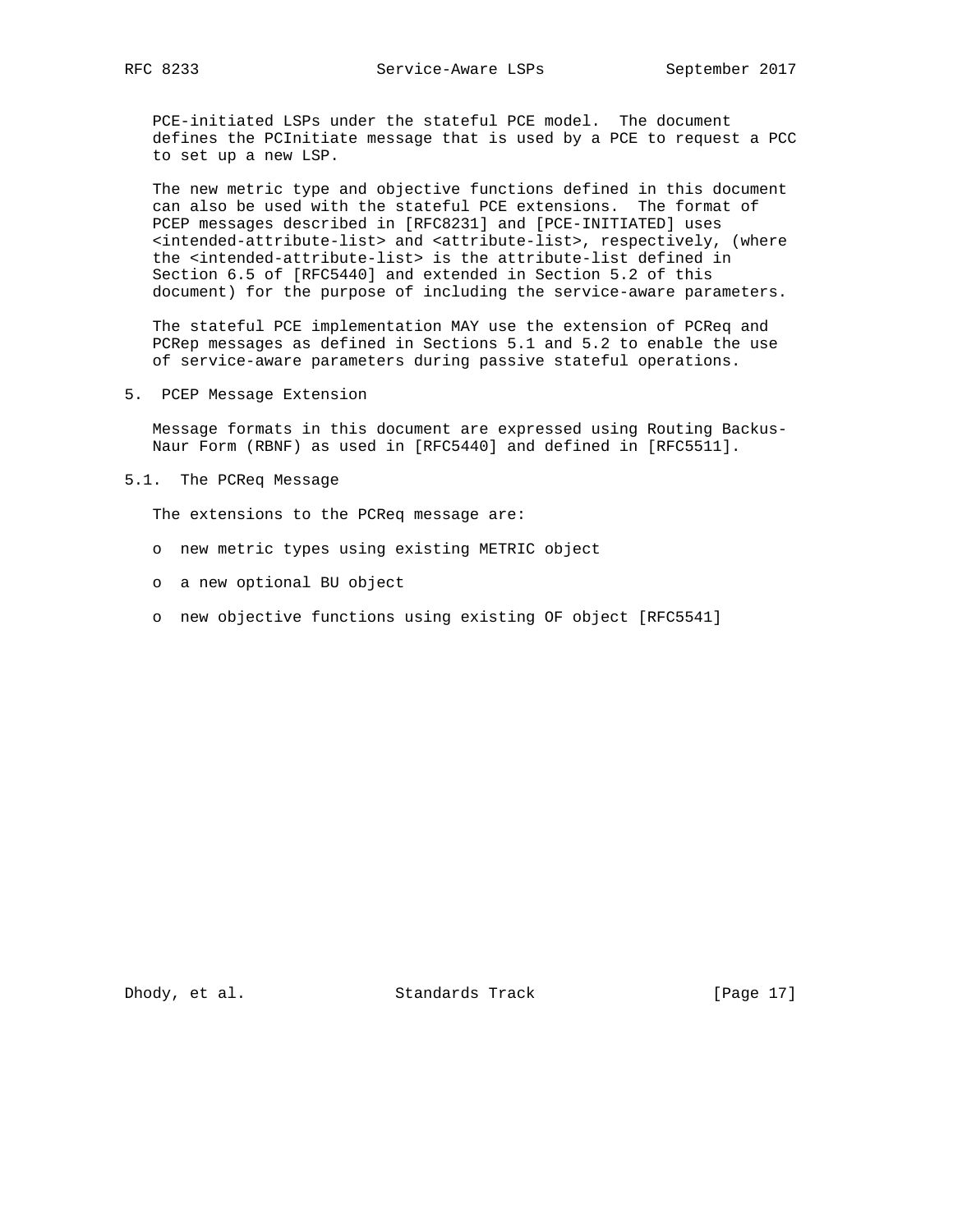The format of the PCReq message (with [RFC5541] and [RFC8231] as a base) is updated as follows: <PCReq Message> ::= <Common Header> [<svec-list>] <request-list> where: <svec-list> ::= <SVEC>  $[<$ OF> $]$  [<metric-list>] [<svec-list>] <request-list> ::= <request> [<request-list>] <request> ::= <RP> <END-POINTS> [<LSP>] [<LSPA>] [<BANDWIDTH>] [<bu-list>] [<metric-list>]  $[ <\overline{OF} > ]$  [<RRO>[<BANDWIDTH>]] [<IRO>] [<LOAD-BALANCING>] and where: <bu-list>::=<BU>[<bu-list>] <metric-list> ::= <METRIC>[<metric-list>] 5.2. The PCRep Message The extensions to the PCRep message are: o new metric types using existing METRIC object

- o a new optional BU object (during unsuccessful path computation, to indicate the bandwidth utilization as a reason for failure)
- o new objective functions using existing OF object [RFC5541]

Dhody, et al. Standards Track [Page 18]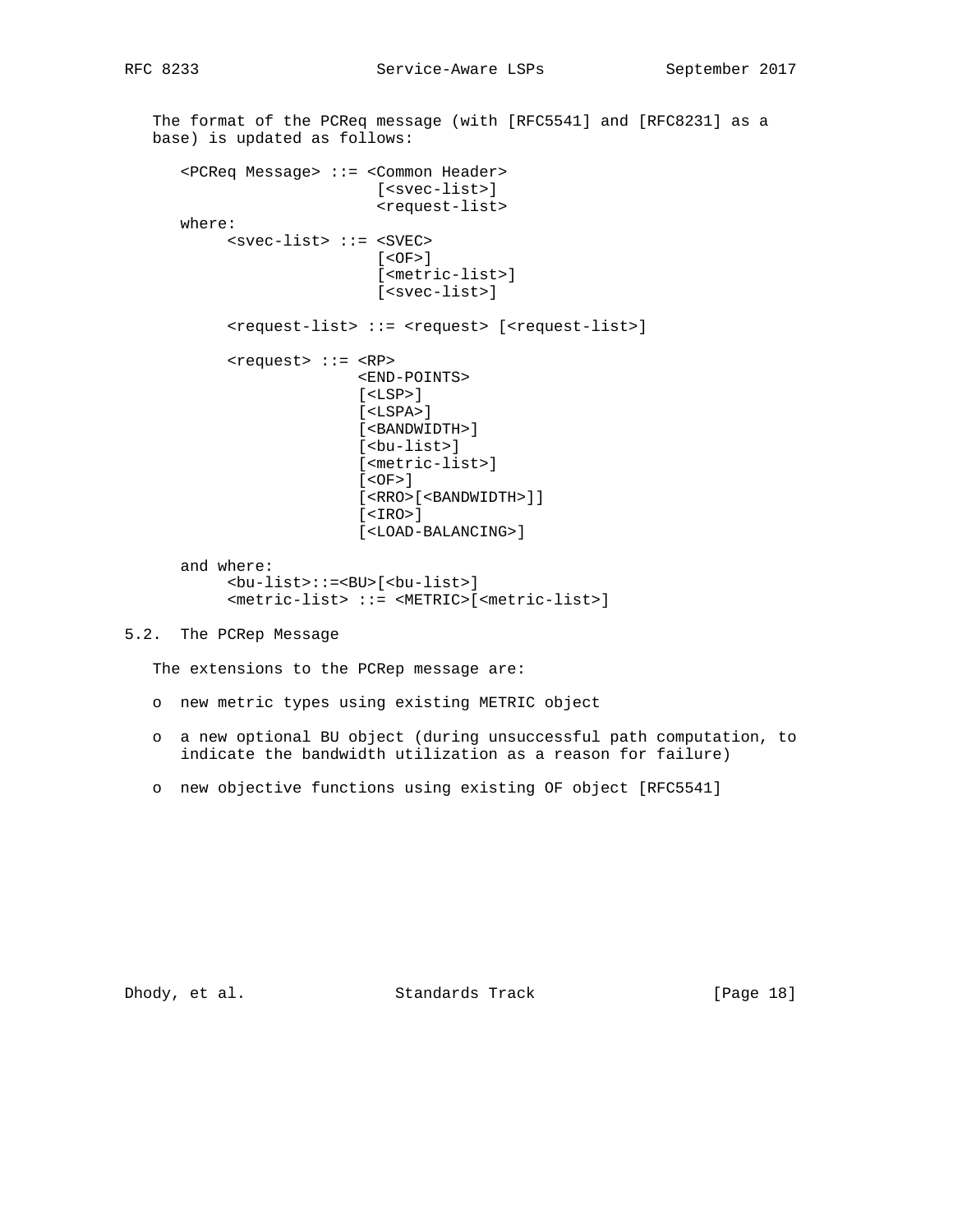The format of the PCRep message (with [RFC5541] and [RFC8231] as a base) is updated as follows: <PCRep Message> ::= <Common Header> [<svec-list>] <response-list> where: <svec-list> ::= <SVEC> [<OF>] [<metric-list>] [<svec-list>] <response-list> ::= <response> [<response-list>] <response> ::= <RP>  $[$  <LSP> $]$  [<NO-PATH>] [<attribute-list>] [<path-list>] <path-list> ::= <path> [<path-list>] <path> ::= <ERO> <attribute-list> and where: <attribute-list> ::= [<OF>] [<LSPA>] [<BANDWIDTH>] [<bu-list>] [<metric-list>] [<IRO>] <bu-list>::=<BU>[<bu-list>] <metric-list> ::= <METRIC> [<metric-list>]

5.3. The PCRpt Message

 A Path Computation LSP State Report message (also referred to as PCRpt message) is a PCEP message sent by a PCC to a PCE to report the current state or delegate control of an LSP. The BU object in a PCRpt message specifies the upper limit set at the PCC at the time of LSP delegation to an active stateful PCE.

Dhody, et al. Standards Track [Page 19]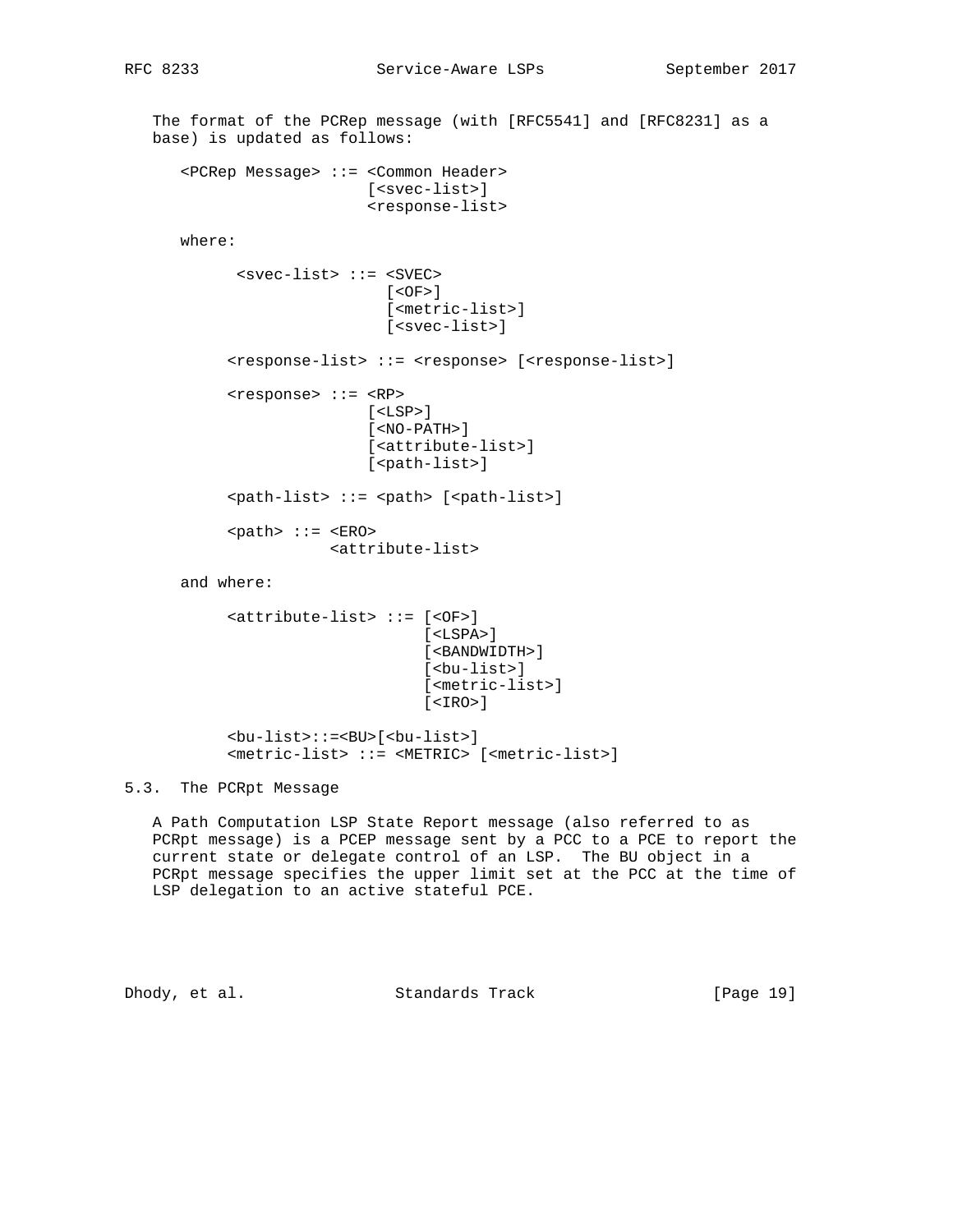The format of the PCRpt message is described in [RFC8231], which uses the <intended-attribute-list>, which is the attribute-list defined in Section 6.5 of [RFC5440] and extended by PCEP extensions.

 The PCRpt message can use the updated <attribute-list> (as extended in Section 5.2) for the purpose of including the BU object.

- 6. Other Considerations
- 6.1. Inter-domain Path Computation

 [RFC5441] describes the Backward Recursive PCE-Based Computation (BRPC) procedure to compute an end-to-end optimized inter-domain path by cooperating PCEs. The new metric types defined in this document can be applied to end-to-end path computation, in a similar manner to the existing IGP or TE metrics. The new BU object defined in this document can be applied to end-to-end path computation, in a similar manner to a METRIC object with its B bit set to 1.

 All domains should have the same understanding of the METRIC (path delay variation, etc.) and the BU object for end-to-end inter-domain path computation to make sense. Otherwise, some form of metric normalization as described in [RFC5441] MUST be applied.

6.1.1. Inter-AS Links

 The IGP in each neighbor domain can advertise its inter-domain TE link capabilities. This has been described in [RFC5316] (IS-IS) and [RFC5392] (OSPF). The network performance link properties are described in [RFC7471] and [RFC7810]. The same properties must be advertised using the mechanism described in [RFC5392] (OSPF) and [RFC5316] (IS-IS).

6.1.2. Inter-Layer Path Computation

 [RFC5623] provides a framework for PCE-based inter-layer MPLS and GMPLS traffic engineering. Lower-layer LSPs that are advertised as TE links into the higher-layer network form a Virtual Network Topology (VNT). The advertisement into the higher-layer network should include network performance link properties based on the end-to-end metric of the lower-layer LSP. Note that the new metrics defined in this document are applied to end-to-end path computation, even though the path may cross multiple layers.

Dhody, et al. Standards Track [Page 20]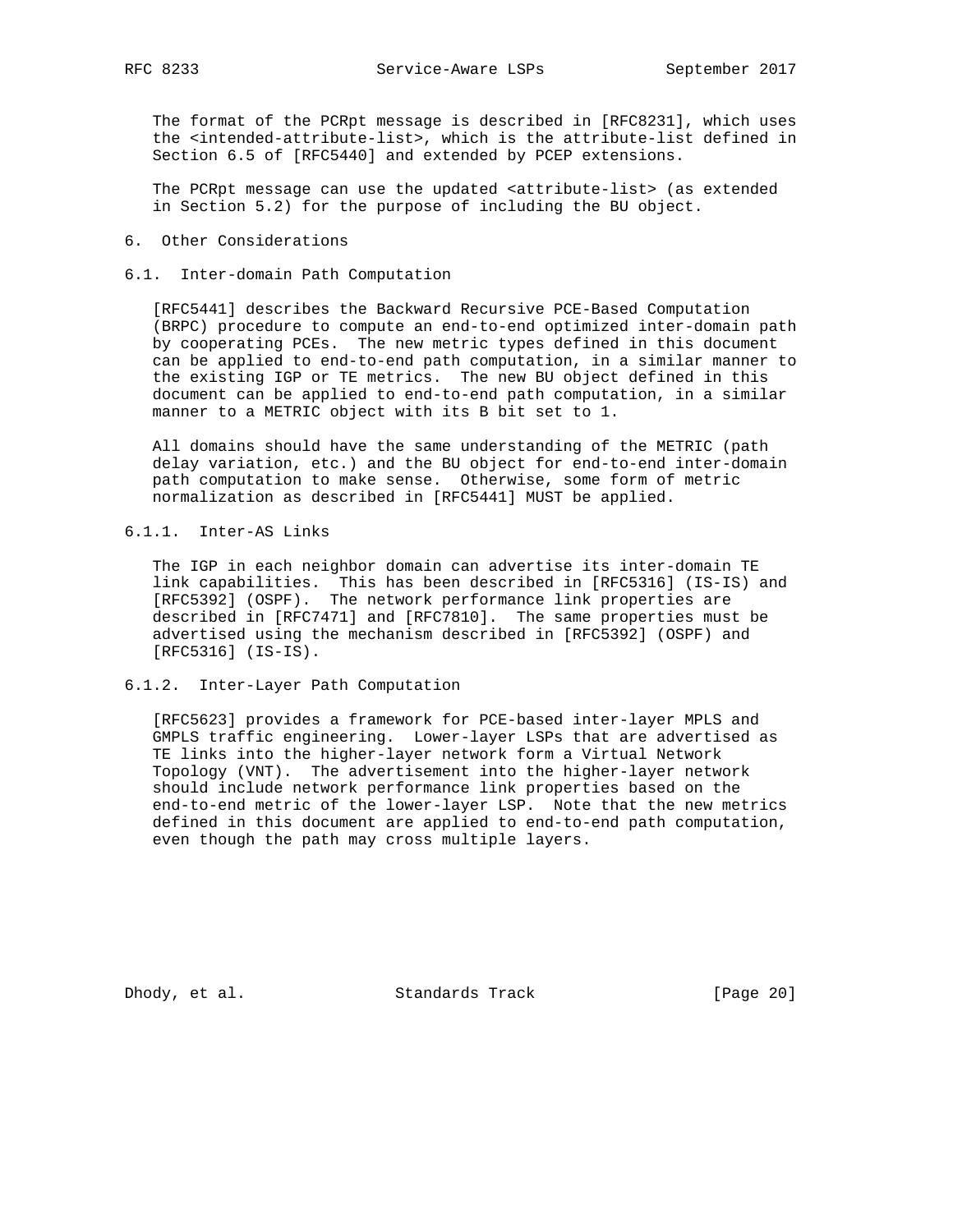#### 6.2. Reoptimizing Paths

 [RFC6374] defines the measurement of loss, delay, and related metrics over LSPs. A PCC can utilize these measurement techniques. In case it detects a degradation of network performance parameters relative to the value of the constraint it gave when the path was set up, or relative to an implementation-specific threshold, it MAY ask the PCE to reoptimize the path by sending a PCReq with the R bit set in the RP object, as per [RFC5440].

 A PCC may also detect the degradation of an LSP without making any direct measurements, by monitoring the TED (as populated by the IGP) for changes in the network performance parameters of the links that carry its LSPs. The PCC can issue a reoptimization request for any impacted LSPs. For example, a PCC can monitor the link bandwidth utilization along the path by monitoring changes in the bandwidth utilization parameters of one or more links on the path in the TED. If the bandwidth utilization percentage of any of the links in the path changes to a value less than that required when the path was set up, or otherwise less than an implementation-specific threshold, then the PCC can issue a reoptimization request to a PCE.

 A stateful PCE can also determine which LSPs should be reoptimized based on network events or triggers from external monitoring systems. For example, when a particular link deteriorates and its loss increases, this can trigger the stateful PCE to automatically determine which LSPs are impacted and should be reoptimized.

7. IANA Considerations

#### 7.1. METRIC Types

 IANA maintains the "Path Computation Element Protocol (PCEP) Numbers" registry at <http://www.iana.org/assignments/pcep>. Within this registry, IANA maintains a subregistry for "METRIC Object T Field". Six new metric types are defined in this document for the METRIC object (specified in [RFC5440]).

IANA has made the following allocations:

| Value | Description                      | Reference |
|-------|----------------------------------|-----------|
| 12.   | Path Delay metric                | RFC 8233  |
| 13    | Path Delay Variation metric      | RFC 8233  |
| 14    | Path Loss metric                 | RFC 8233  |
| 15    | P2MP Path Delay metric           | RFC 8233  |
| 16    | P2MP Path Delay variation metric | RFC 8233  |
| 17    | P2MP Path Loss metric            | RFC 8233  |

Dhody, et al. Standards Track [Page 21]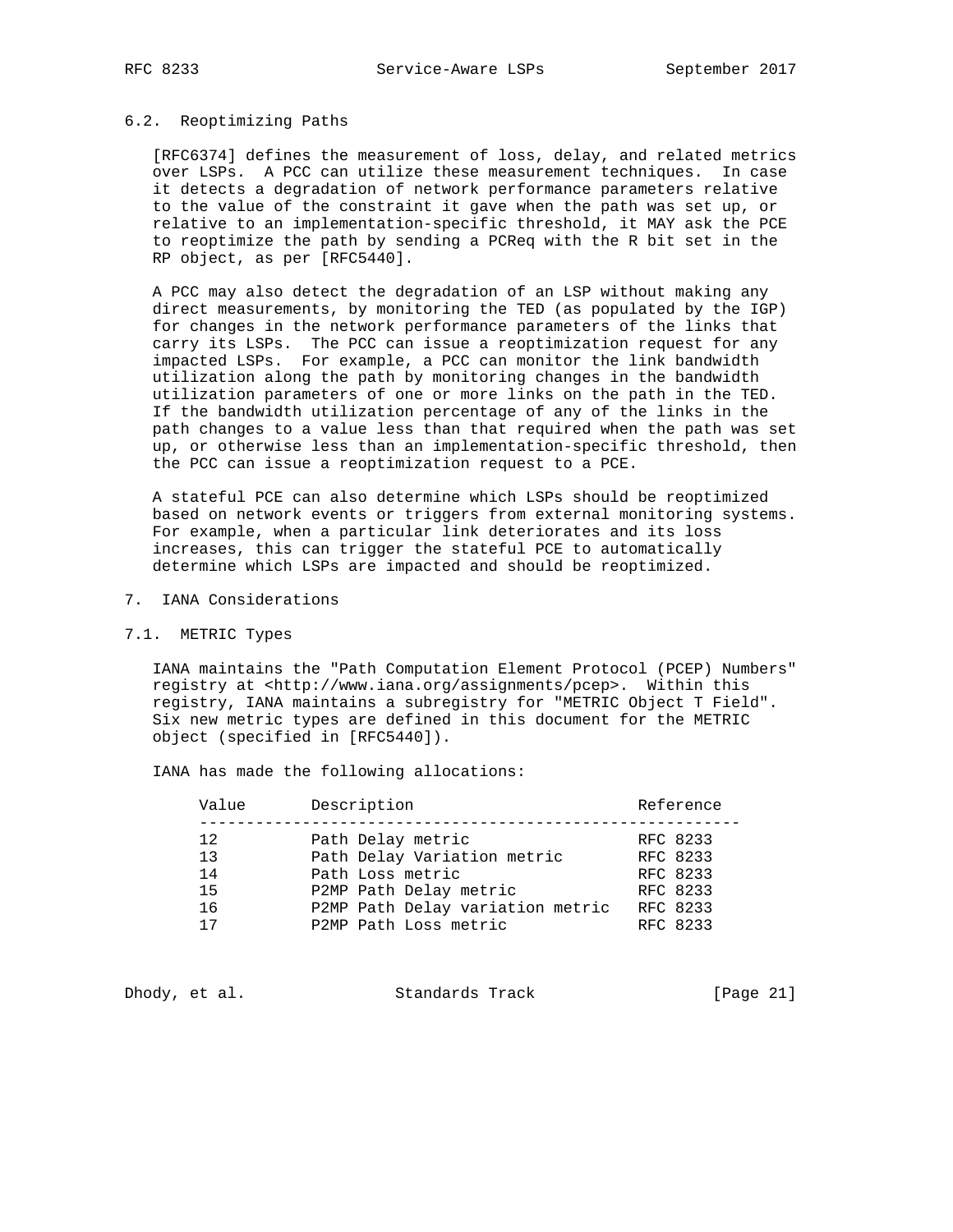# 7.2. New PCEP Object

 IANA maintains Object-Types within the "PCEP Objects" registry. IANA has made the following allocation:

| Object<br>Class | Object<br>Type | Name           | Reference            |
|-----------------|----------------|----------------|----------------------|
| 35              |                | Reserved<br>RH | RFC 8233<br>RFC 8233 |

## 7.3. BU Object

 IANA has created a new subregistry, named "BU Object Type Field", within the "Path Computation Element Protocol (PCEP) Numbers" registry to manage the Type field of the BU object. New values are to be assigned by Standards Action [RFC8126]. Each value should be tracked with the following qualities:

- o Type
- o Name
- o Reference

The following values are defined in this document:

| Type         | Name                                       | Reference |
|--------------|--------------------------------------------|-----------|
|              | Reserved                                   | RFC 8233  |
| $\mathbf{1}$ | LBU (Link Bandwidth Utilization)           | RFC 8233  |
| 2            | LRBU (Link Residual Bandwidth Utilization) | RFC 8233  |

### 7.4. OF Codes

 IANA maintains the "Objective Function" subregistry (described in [RFC5541]) within the "Path Computation Element Protocol (PCEP) Numbers" registry. Three new objective functions have been defined in this document.

Dhody, et al. Standards Track [Page 22]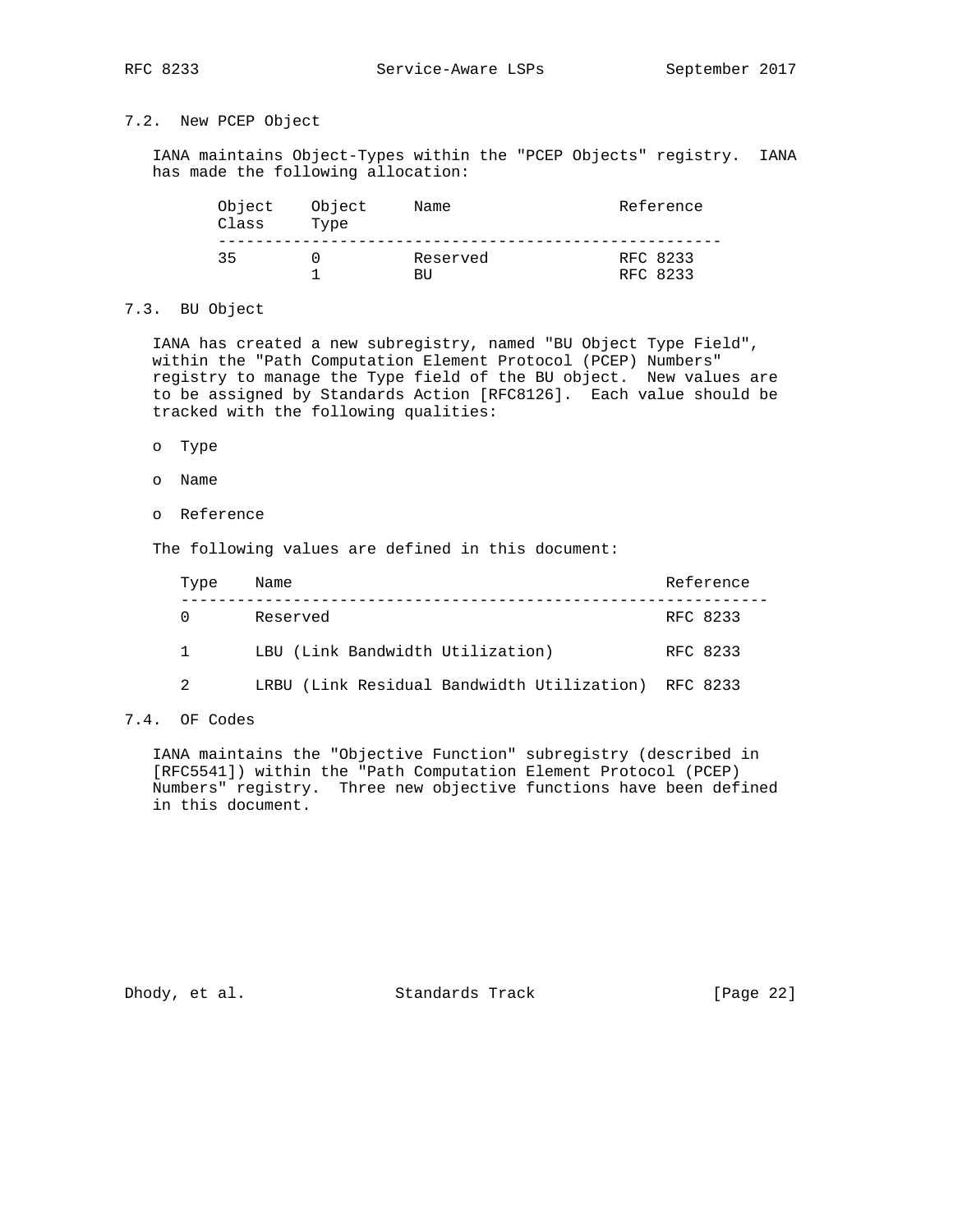IANA has made the following allocations:

| Code<br>Point | Name                                        | Reference |
|---------------|---------------------------------------------|-----------|
| 9             | Minimum Packet Loss Path (MPLP)             | RFC 8233  |
| 10            | Maximum Under-Utilized Path (MUP)           | RFC 8233  |
| 11            | Maximum Reserved Under-Utilized Path (MRUP) | RFC 8233  |

7.5. New Error-Values

 IANA maintains a registry of Error-Types and Error-values for use in PCEP messages. This is maintained as the "PCEP-ERROR Object Error Types and Values" subregistry of the "Path Computation Element Protocol (PCEP) Numbers" registry.

IANA has made the following allocations:

 Two new Error-values are defined for the Error-Type "Not supported object" (type 4) and "Policy violation" (type 5).

| Error-Type | Meaning and error values                                        | Reference |
|------------|-----------------------------------------------------------------|-----------|
| 4          | Not supported object                                            |           |
|            | Error-value<br>5: Unsupported network<br>performance constraint | RFC 8233  |
| 5          | Policy violation                                                |           |
|            | Error-value<br>8: Not allowed network<br>performance constraint | RFC 8233  |

8. Security Considerations

 This document defines new METRIC types, a new BU object, and new OF codes that do not add any new security concerns beyond those discussed in [RFC5440] and [RFC5541] in itself. Some deployments may find the service-aware information like delay and packet loss to be extra sensitive and could be used to influence path computation and setup with adverse effect. Additionally, snooping of PCEP messages with such data or using PCEP messages for network reconnaissance may give an attacker sensitive information about the operations of the network. Thus, such deployment should employ suitable PCEP security

Dhody, et al. Standards Track [Page 23]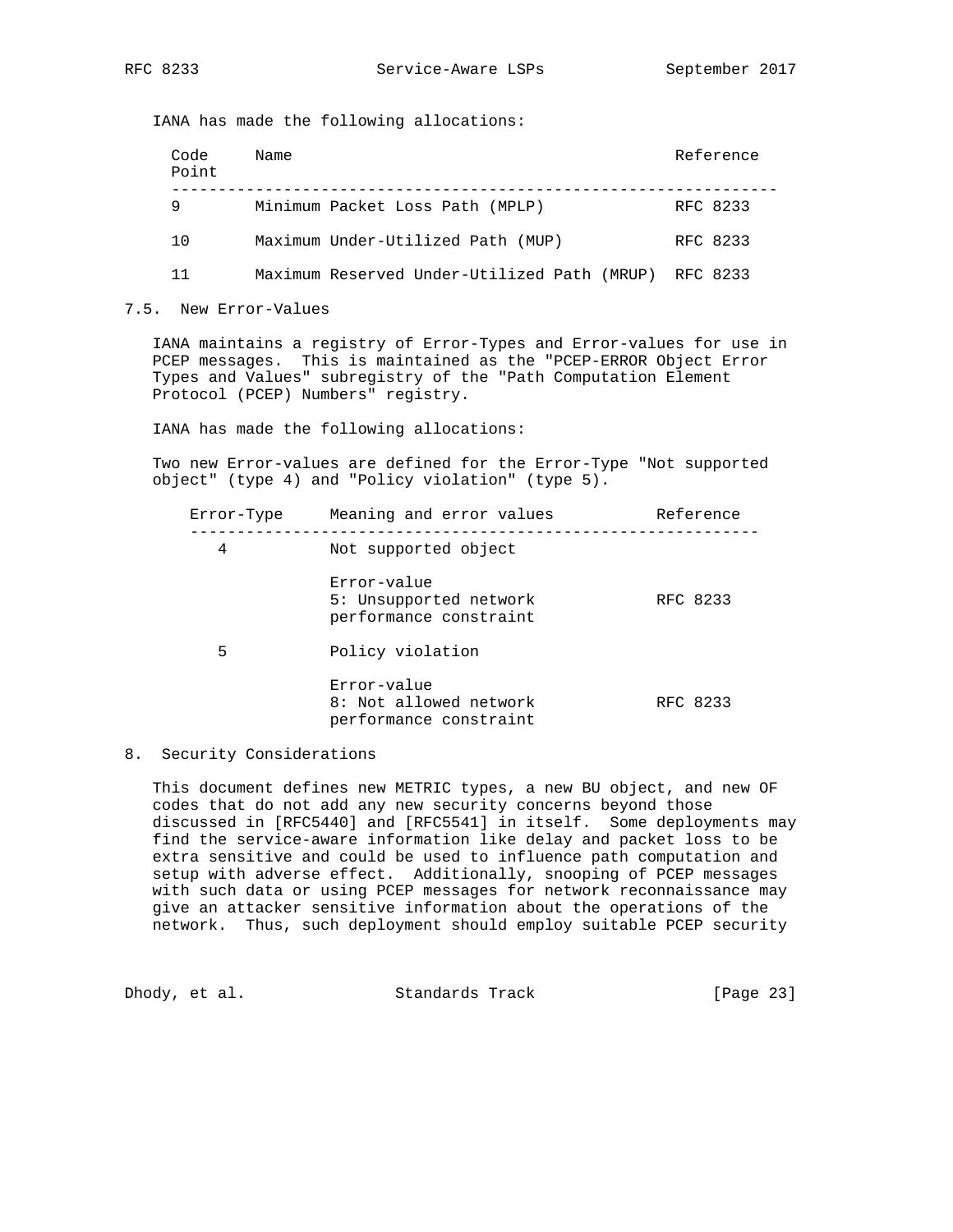mechanisms like TCP Authentication Option (TCP-AO) [RFC5925] or [PCEPS]. The procedure based on Transport Layer Security (TLS) in [PCEPS] is considered a security enhancement and thus is much better suited for the sensitive service-aware information.

- 9. Manageability Considerations
- 9.1. Control of Function and Policy

 The only configurable item is the support of the new constraints on a PCE, which MAY be controlled by a policy module on an individual basis. If the new constraint is not supported/allowed on a PCE, it MUST send a PCErr message accordingly.

9.2. Information and Data Models

 [RFC7420] describes the PCEP MIB. There are no new MIB Objects for this document.

9.3. Liveness Detection and Monitoring

 The mechanisms defined in this document do not imply any new liveness detection and monitoring requirements in addition to those already listed in [RFC5440].

9.4. Verify Correct Operations

 The mechanisms defined in this document do not imply any new operation verification requirements in addition to those already listed in [RFC5440].

9.5. Requirements on Other Protocols

 The PCE requires the TED to be populated with network performance information like link latency, delay variation, packet loss, and utilized bandwidth. This mechanism is described in [RFC7471] and [RFC7810].

9.6. Impact on Network Operations

 The mechanisms defined in this document do not have any impact on network operations in addition to those already listed in [RFC5440].

Dhody, et al. Standards Track [Page 24]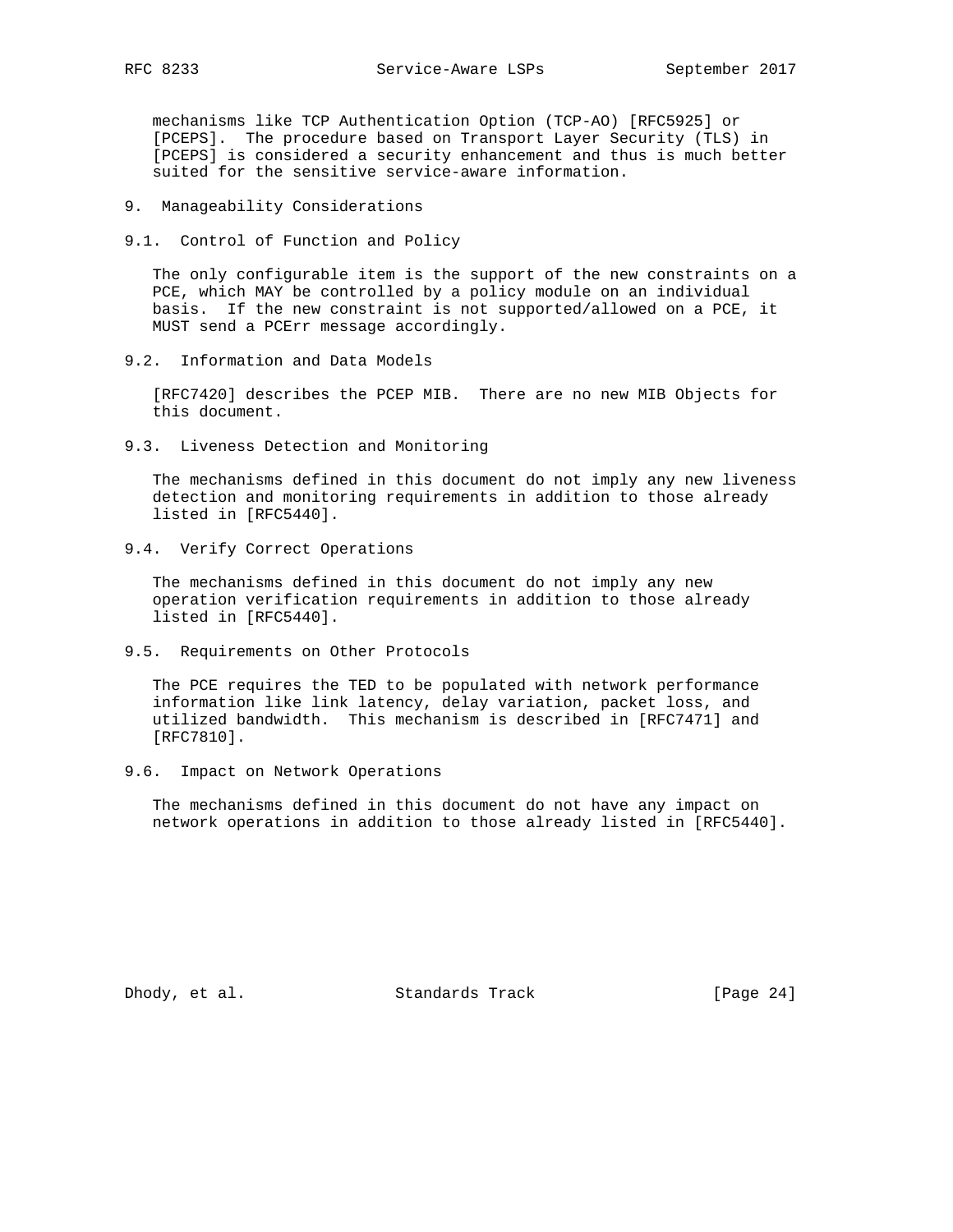# 10. References

- 10.1. Normative References
	- [RFC2119] Bradner, S., "Key words for use in RFCs to Indicate Requirement Levels", BCP 14, RFC 2119, DOI 10.17487/RFC2119, March 1997, <https://www.rfc-editor.org/info/rfc2119>.
	- [RFC3630] Katz, D., Kompella, K., and D. Yeung, "Traffic Engineering (TE) Extensions to OSPF Version 2", RFC 3630, DOI 10.17487/RFC3630, September 2003, <https://www.rfc-editor.org/info/rfc3630>.
	- [RFC5305] Li, T. and H. Smit, "IS-IS Extensions for Traffic Engineering", RFC 5305, DOI 10.17487/RFC5305, October 2008, <https://www.rfc-editor.org/info/rfc5305>.
	- [RFC5440] Vasseur, JP., Ed. and JL. Le Roux, Ed., "Path Computation Element (PCE) Communication Protocol (PCEP)", RFC 5440, DOI 10.17487/RFC5440, March 2009, <https://www.rfc-editor.org/info/rfc5440>.
	- [RFC5511] Farrel, A., "Routing Backus-Naur Form (RBNF): A Syntax Used to Form Encoding Rules in Various Routing Protocol Specifications", RFC 5511, DOI 10.17487/RFC5511, April 2009, <https://www.rfc-editor.org/info/rfc5511>.
	- [RFC5541] Le Roux, JL., Vasseur, JP., and Y. Lee, "Encoding of Objective Functions in the Path Computation Element Communication Protocol (PCEP)", RFC 5541, DOI 10.17487/RFC5541, June 2009, <https://www.rfc-editor.org/info/rfc5541>.
	- [RFC7471] Giacalone, S., Ward, D., Drake, J., Atlas, A., and S. Previdi, "OSPF Traffic Engineering (TE) Metric Extensions", RFC 7471, DOI 10.17487/RFC7471, March 2015, <https://www.rfc-editor.org/info/rfc7471>.
	- [RFC7810] Previdi, S., Ed., Giacalone, S., Ward, D., Drake, J., and Q. Wu, "IS-IS Traffic Engineering (TE) Metric Extensions", RFC 7810, DOI 10.17487/RFC7810, May 2016, <https://www.rfc-editor.org/info/rfc7810>.
	- [RFC8174] Leiba, B., "Ambiguity of Uppercase vs Lowercase in RFC 2119 Key Words", BCP 14, RFC 8174, DOI 10.17487/RFC8174, May 2017, <https://www.rfc-editor.org/info/rfc8174>.

Dhody, et al. Standards Track [Page 25]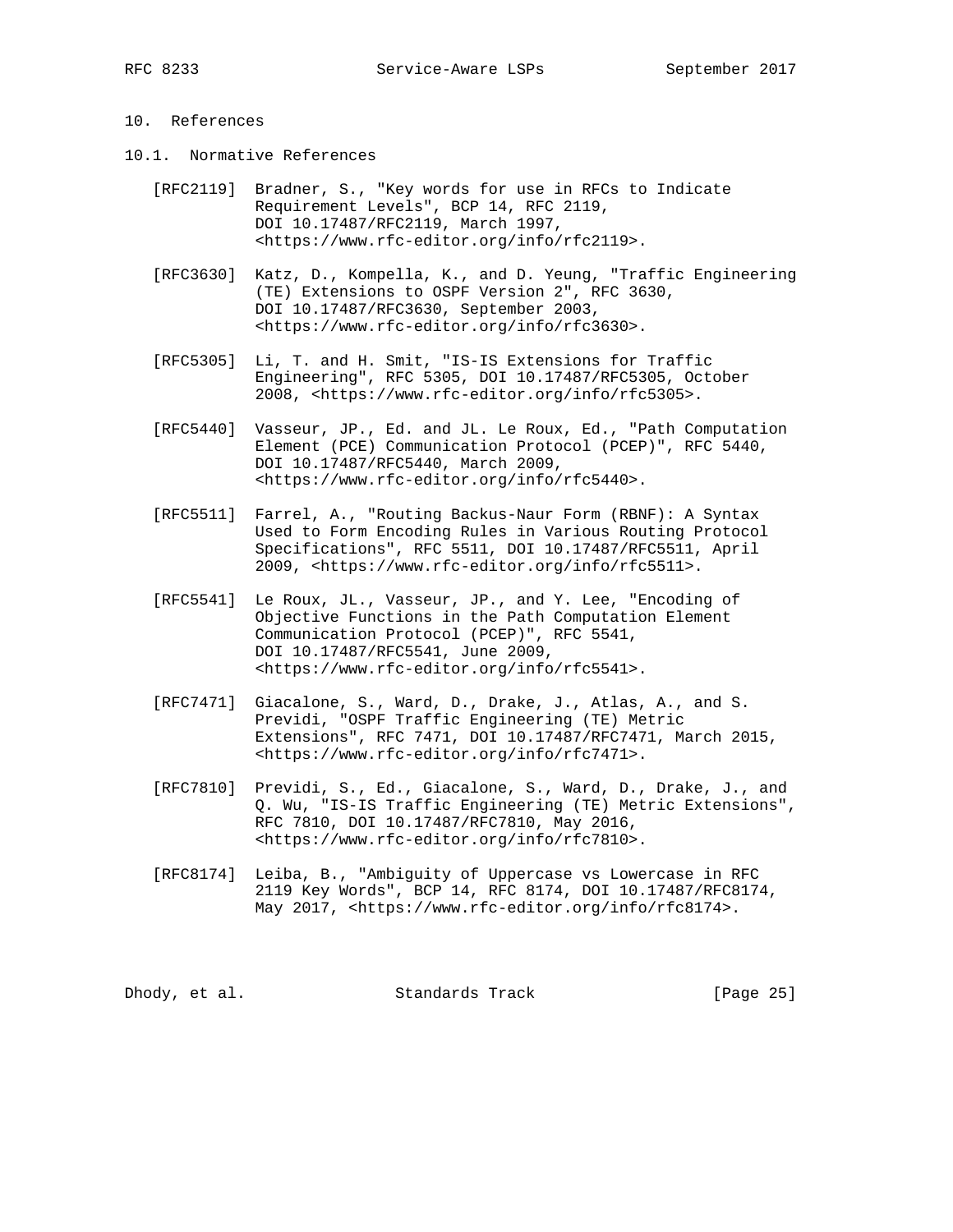[RFC8231] Crabbe, E., Minei, I., Medved, J., and R. Varga, "Path Computation Element Communication Protocol (PCEP) Extensions for Stateful PCE", RFC 8231, DOI 10.17487/RFC8231, September 2017, <http://www.rfc-editor.org/info/rfc8231>.

#### 10.2. Informative References

[IEEE.754]

 IEEE, "Standard for Binary Floating-Point Arithmetic", IEEE Standard 754-2008, DOI 10.1109/IEEESTD.2008.4610935, August 2008.

- [PCE-INITIATED] Crabbe, E., Minei, I., Sivabalan, S., and R. Varga, "PCEP Extensions for PCE-initiated LSP Setup in a Stateful PCE Model", Work in Progress, draft-ietf-pce-pce-initiated-lsp-10, June 2017.
- [PCEPS] Lopez, D., Dios, O., Wu, W., and D. Dhody, "Secure Transport for PCEP", Work in Progress, draft-ietf-pce-pceps-16, September 2017.
- [RFC4655] Farrel, A., Vasseur, J., and J. Ash, "A Path Computation Element (PCE)-Based Architecture", RFC 4655, DOI 10.17487/RFC4655, August 2006, <https://www.rfc-editor.org/info/rfc4655>.
- [RFC5316] Chen, M., Zhang, R., and X. Duan, "ISIS Extensions in Support of Inter-Autonomous System (AS) MPLS and GMPLS Traffic Engineering", RFC 5316, DOI 10.17487/RFC5316, December 2008, <https://www.rfc-editor.org/info/rfc5316>.
- [RFC5392] Chen, M., Zhang, R., and X. Duan, "OSPF Extensions in Support of Inter-Autonomous System (AS) MPLS and GMPLS Traffic Engineering", RFC 5392, DOI 10.17487/RFC5392, January 2009, <https://www.rfc-editor.org/info/rfc5392>.
- [RFC5441] Vasseur, JP., Ed., Zhang, R., Bitar, N., and JL. Le Roux, "A Backward-Recursive PCE-Based Computation (BRPC) Procedure to Compute Shortest Constrained Inter-Domain Traffic Engineering Label Switched Paths", RFC 5441, DOI 10.17487/RFC5441, April 2009, <https://www.rfc-editor.org/info/rfc5441>.

Dhody, et al. Standards Track [Page 26]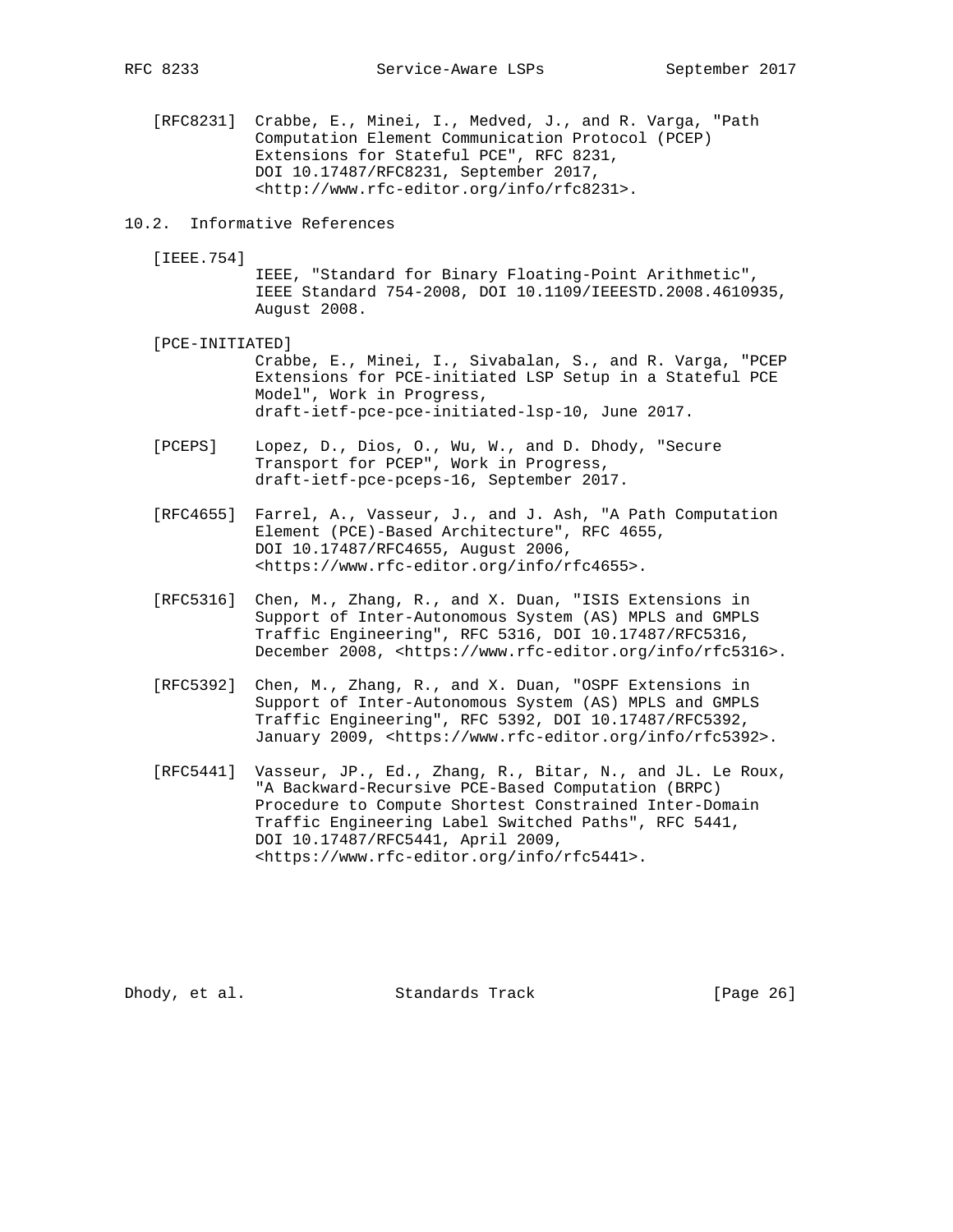- [RFC5623] Oki, E., Takeda, T., Le Roux, JL., and A. Farrel, "Framework for PCE-Based Inter-Layer MPLS and GMPLS Traffic Engineering", RFC 5623, DOI 10.17487/RFC5623,
- [RFC5925] Touch, J., Mankin, A., and R. Bonica, "The TCP Authentication Option", RFC 5925, DOI 10.17487/RFC5925, June 2010, <https://www.rfc-editor.org/info/rfc5925>.

September 2009, <https://www.rfc-editor.org/info/rfc5623>.

- [RFC6049] Morton, A. and E. Stephan, "Spatial Composition of Metrics", RFC 6049, DOI 10.17487/RFC6049, January 2011, <https://www.rfc-editor.org/info/rfc6049>.
- [RFC6374] Frost, D. and S. Bryant, "Packet Loss and Delay Measurement for MPLS Networks", RFC 6374, DOI 10.17487/RFC6374, September 2011, <https://www.rfc-editor.org/info/rfc6374>.
- [RFC7420] Koushik, A., Stephan, E., Zhao, Q., King, D., and J. Hardwick, "Path Computation Element Communication Protocol (PCEP) Management Information Base (MIB) Module", RFC 7420, DOI 10.17487/RFC7420, December 2014, <https://www.rfc-editor.org/info/rfc7420>.
- [RFC7823] Atlas, A., Drake, J., Giacalone, S., and S. Previdi, "Performance-Based Path Selection for Explicitly Routed Label Switched Paths (LSPs) Using TE Metric Extensions", RFC 7823, DOI 10.17487/RFC7823, May 2016, <https://www.rfc-editor.org/info/rfc7823>.
- [RFC8126] Cotton, M., Leiba, B., and T. Narten, "Guidelines for Writing an IANA Considerations Section in RFCs", BCP 26, RFC 8126, DOI 10.17487/RFC8126, June 2017, <https://www.rfc-editor.org/info/rfc8126>.

Dhody, et al. Standards Track [Page 27]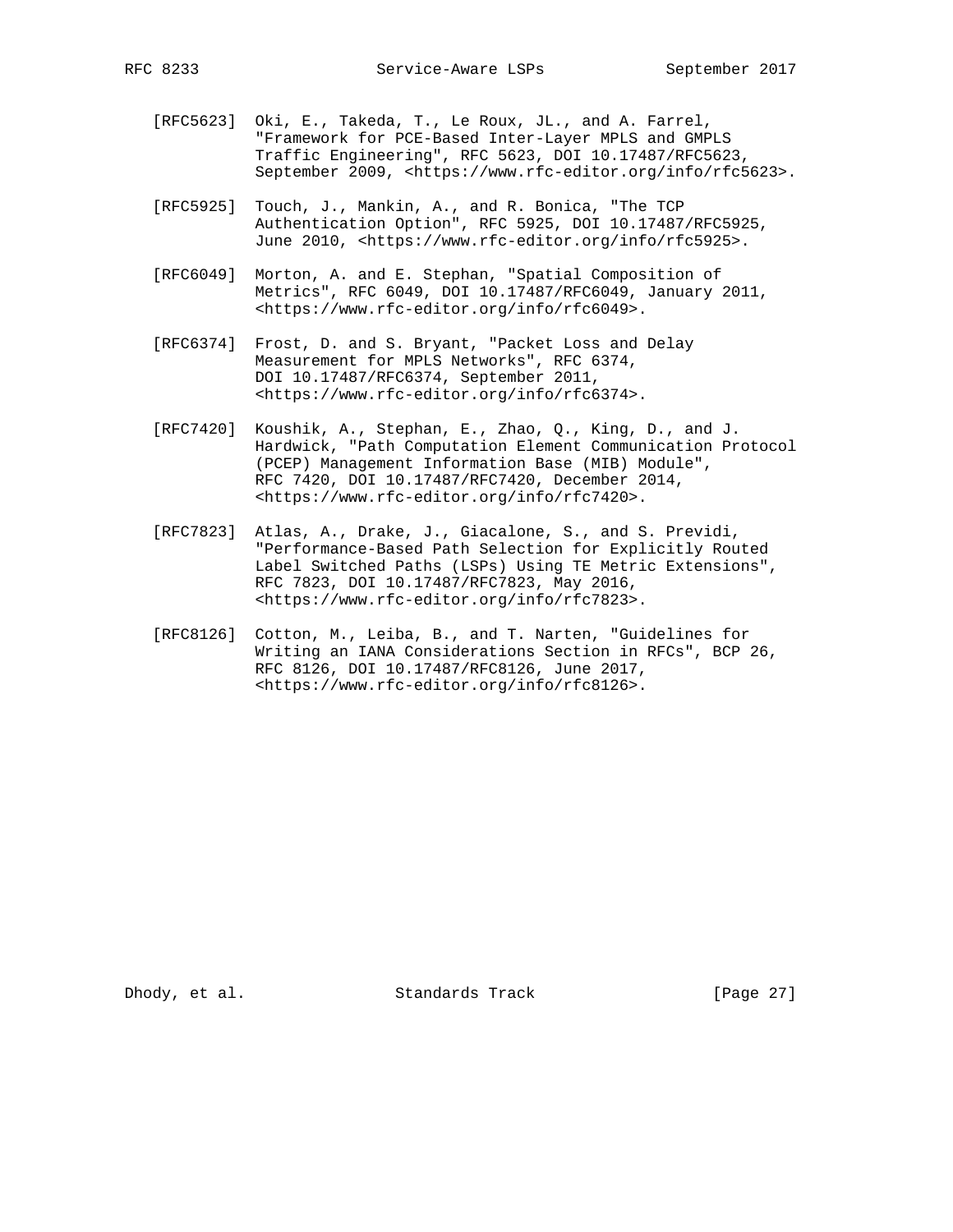Appendix A. PCEP Requirements

 End-to-end service optimization based on latency, delay variation, packet loss, and link bandwidth utilization are key requirements for service providers. The following associated key requirements are identified for PCEP:

- 1. A PCE supporting this specification MUST have the capability to compute end-to-end paths with latency, delay variation, packet loss, and bandwidth utilization constraints. It MUST also support the combination of network performance constraints (latency, delay variation, loss,...) with existing constraints (cost, hop-limit,...).
- 2. A PCC MUST be able to specify any network performance constraint in a PCReq message to be applied during the path computation.
- 3. A PCC MUST be able to request that a PCE optimizes a path using any network performance criteria.
- 4. A PCE that supports this specification is not required to provide service-aware path computation to any PCC at any time.

 Therefore, it MUST be possible for a PCE to reject a PCReq message with a reason code that indicates service-aware path computation is not supported. Furthermore, a PCE that does not support this specification will either ignore or reject such requests using pre-existing mechanisms; therefore, the requests MUST be identifiable to legacy PCEs, and rejections by legacy PCEs MUST be acceptable within this specification.

- 5. A PCE SHOULD be able to return end-to-end network performance information of the computed path in a PCRep message.
- 6. A PCE SHOULD be able to compute multi-domain (e.g., Inter-AS, Inter-Area, or Multi-Layer) service-aware paths.

 Such constraints are only meaningful if used consistently: for instance, if the delay of a computed path segment is exchanged between two PCEs residing in different domains, a consistent way of defining the delay must be used.

Dhody, et al. Standards Track [Page 28]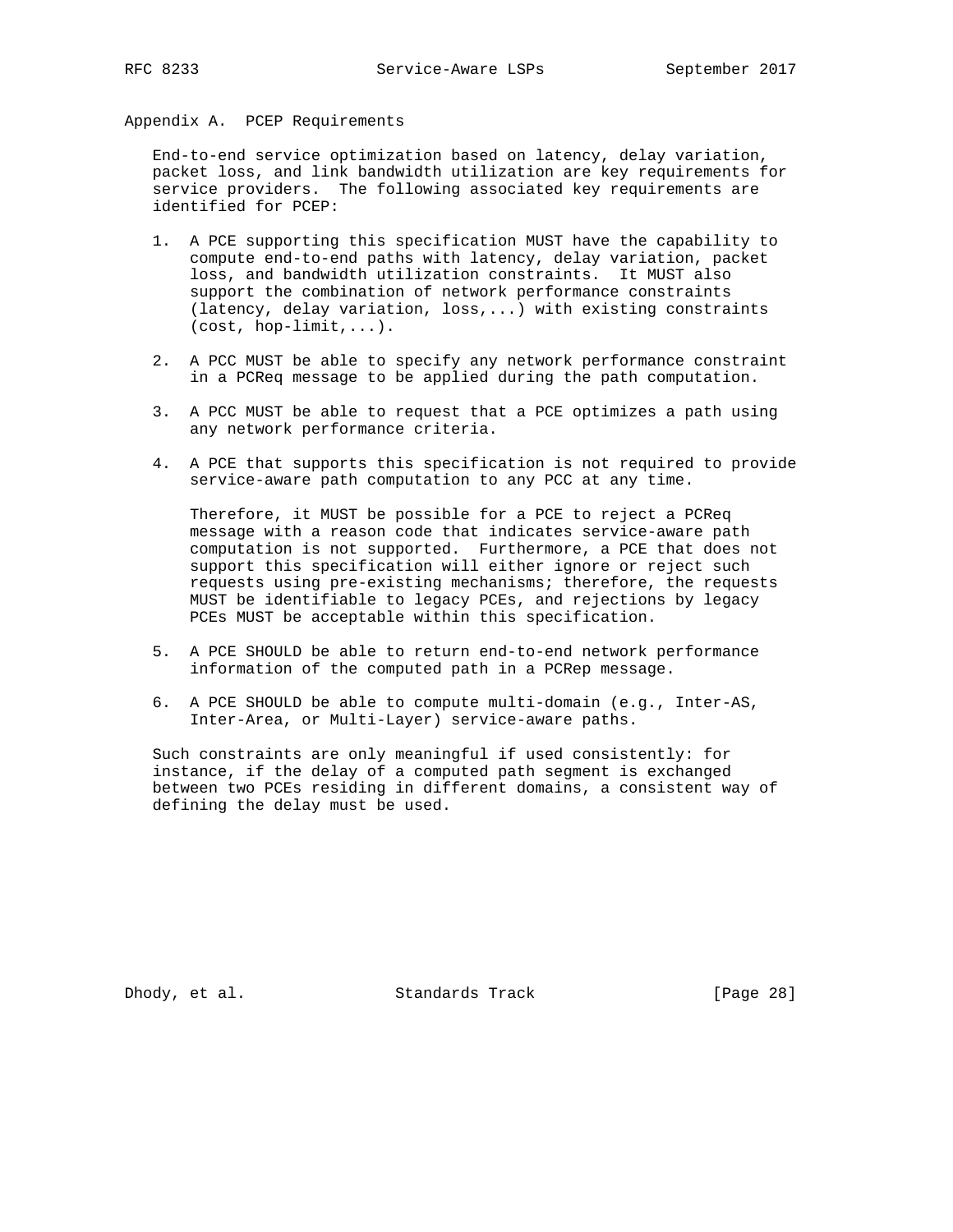Acknowledgments

 We would like to thank Alia Atlas, John E. Drake, David Ward, Young Lee, Venugopal Reddy, Reeja Paul, Sandeep Kumar Boina, Suresh Babu, Quintin Zhao, Chen Huaimo, Avantika, and Adrian Farrel for their useful comments and suggestions.

 Also, the authors gratefully acknowledge reviews and feedback provided by Qin Wu, Alfred Morton, and Paul Aitken during performance directorate review.

 Thanks to Jonathan Hardwick for shepherding this document and providing valuable comments. His help in fixing the editorial and grammatical issues is also appreciated.

Thanks to Christian Hopps for the routing directorate review.

 Thanks to Jouni Korhonen and Alfred Morton for the operational directorate review.

Thanks to Christian Huitema for the security directorate review.

Thanks to Deborah Brungard for being the responsible AD.

 Thanks to Ben Campbell, Joel Jaeggli, Stephen Farrell, Kathleen Moriarty, Spencer Dawkins, Mirja Kuehlewind, Jari Arkko, and Alia Atlas for the IESG reviews.

Dhody, et al. Standards Track [Page 29]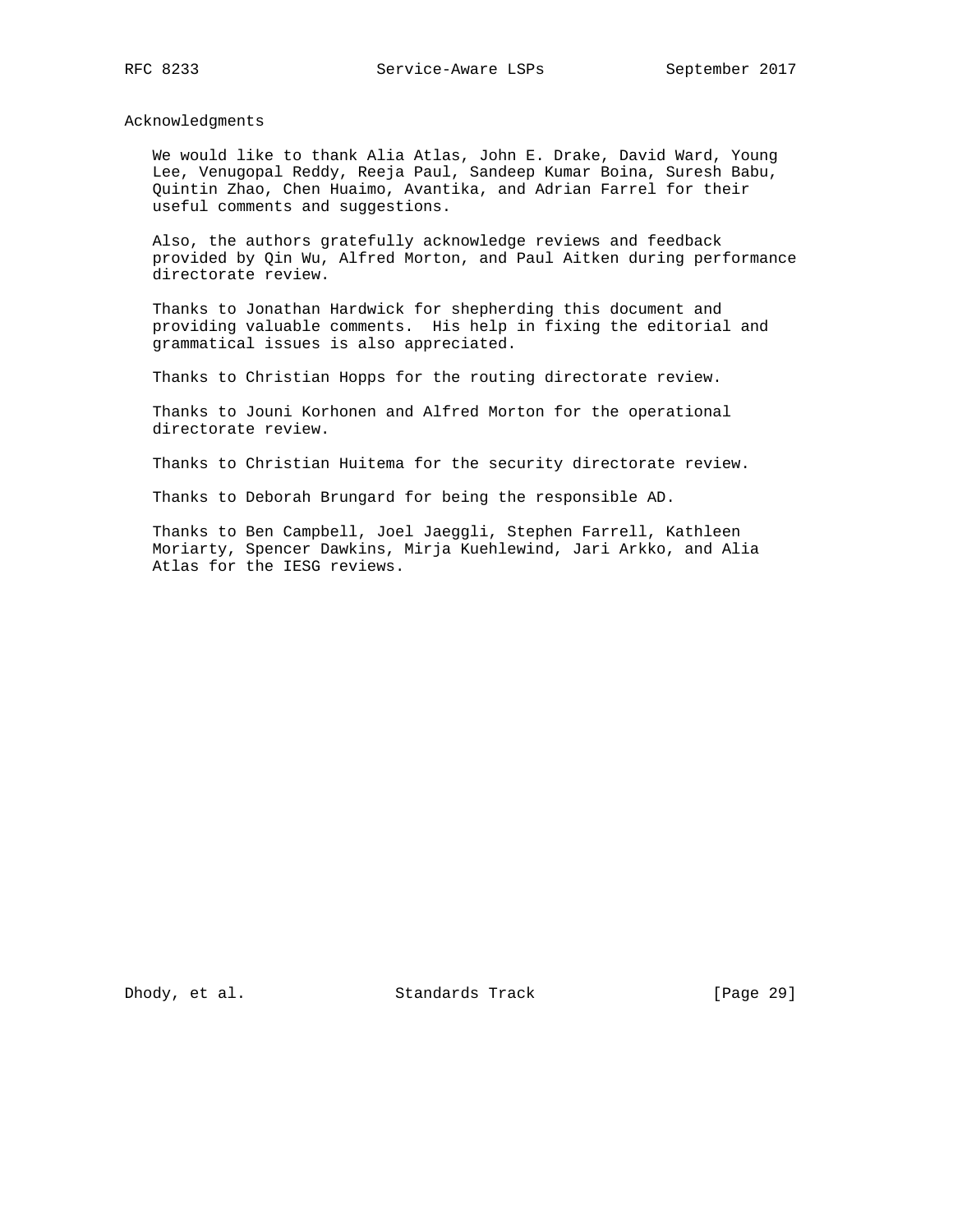Contributors

 Clarence Filsfils Cisco Systems Email: cfilsfil@cisco.com

 Siva Sivabalan Cisco Systems Email: msiva@cisco.com

 George Swallow Cisco Systems Email: swallow@cisco.com

 Stefano Previdi Cisco Systems, Inc Via Del Serafico 200 Rome 00191 Italy Email: sprevidi@cisco.com

 Udayasree Palle Huawei Technologies Divyashree Techno Park, Whitefield Bangalore, Karnataka 560066 India Email: udayasree.palle@huawei.com

 Avantika Huawei Technologies Divyashree Techno Park, Whitefield Bangalore, Karnataka 560066 India Email: avantika.sushilkumar@huawei.com

 Xian Zhang Huawei Technologies F3-1-B R&D Center, Huawei Base Bantian, Longgang District Shenzhen, Guangdong 518129 China Email: zhang.xian@huawei.com

Dhody, et al. Standards Track [Page 30]